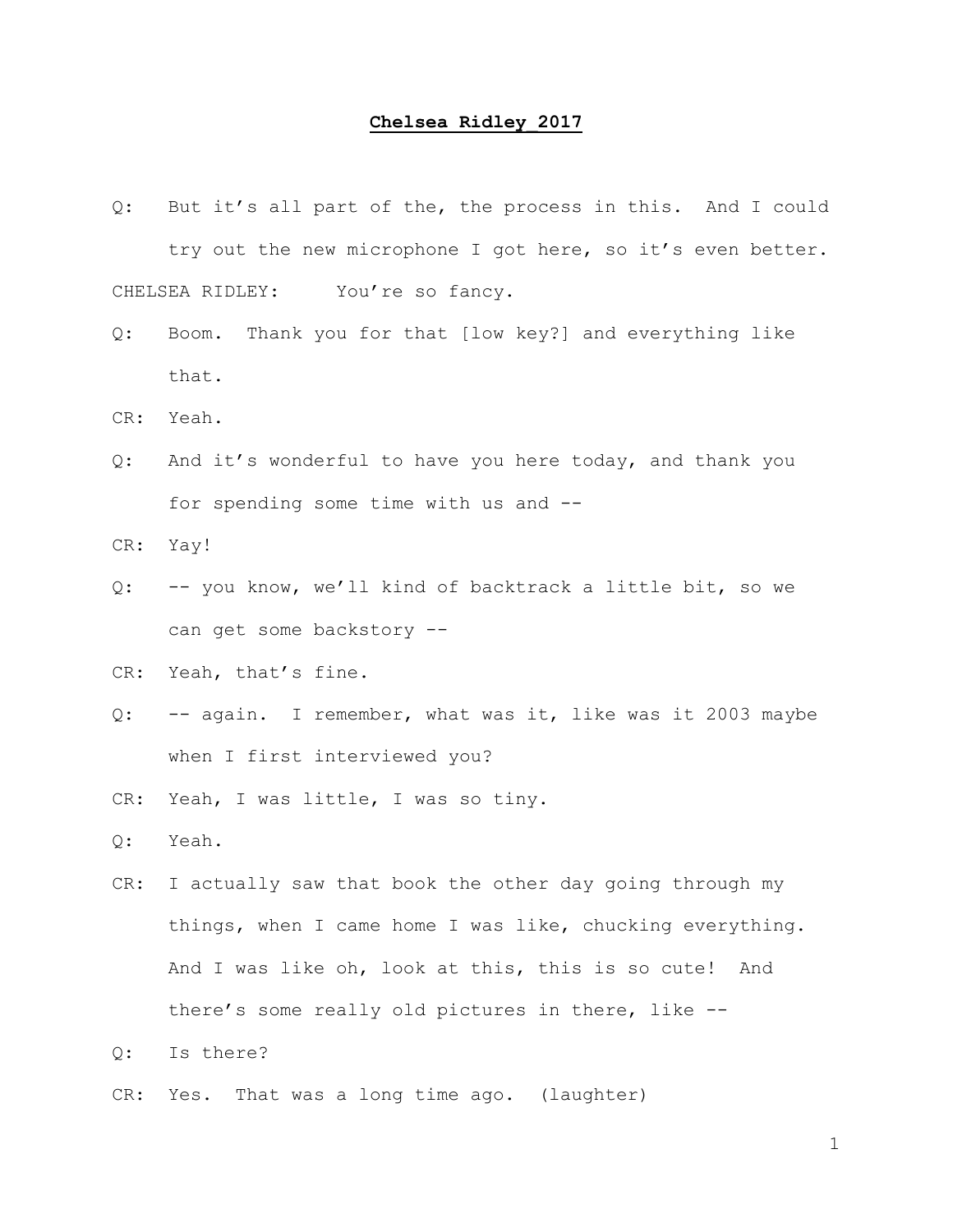- Q: But I look, I think, I'm like it's funny, because my daughter started skating, and she had Hank for a coach for a while as well, so I mean --
- CR: Yeah.
- Q: -- just backstory, backstory, backstory.
- CR: I remember seeing her [all the time there?], I was there.
- Q: Yeah, she's doing -- right now she's got tendonitis in the ankle, so she can't skate at all.
- CR: Oh, OK. Oh that's awful.
- Q: So she's been, you know, but she's 17 now, so two concussions, sprained ankle --
- CR: Skating?
- Q: Yeah.
- CR: Ooh, those skating scars.
- Q: Knees.
- CR: Yeah. (laughter)
- Q: Sprained her wrist, you know? And so I'm looking like man, you have more injuries than I had between, between me and my brother in our entire life.
- CR: Yeah. My older sister, she, you know, she has her kids now, so my nephews, and she's always like, you have young legs. That's what she tells them. And then she'll like, "Chelsea, don't you want to get me some water, you got them young legs." I'm like, "My legs are probably way older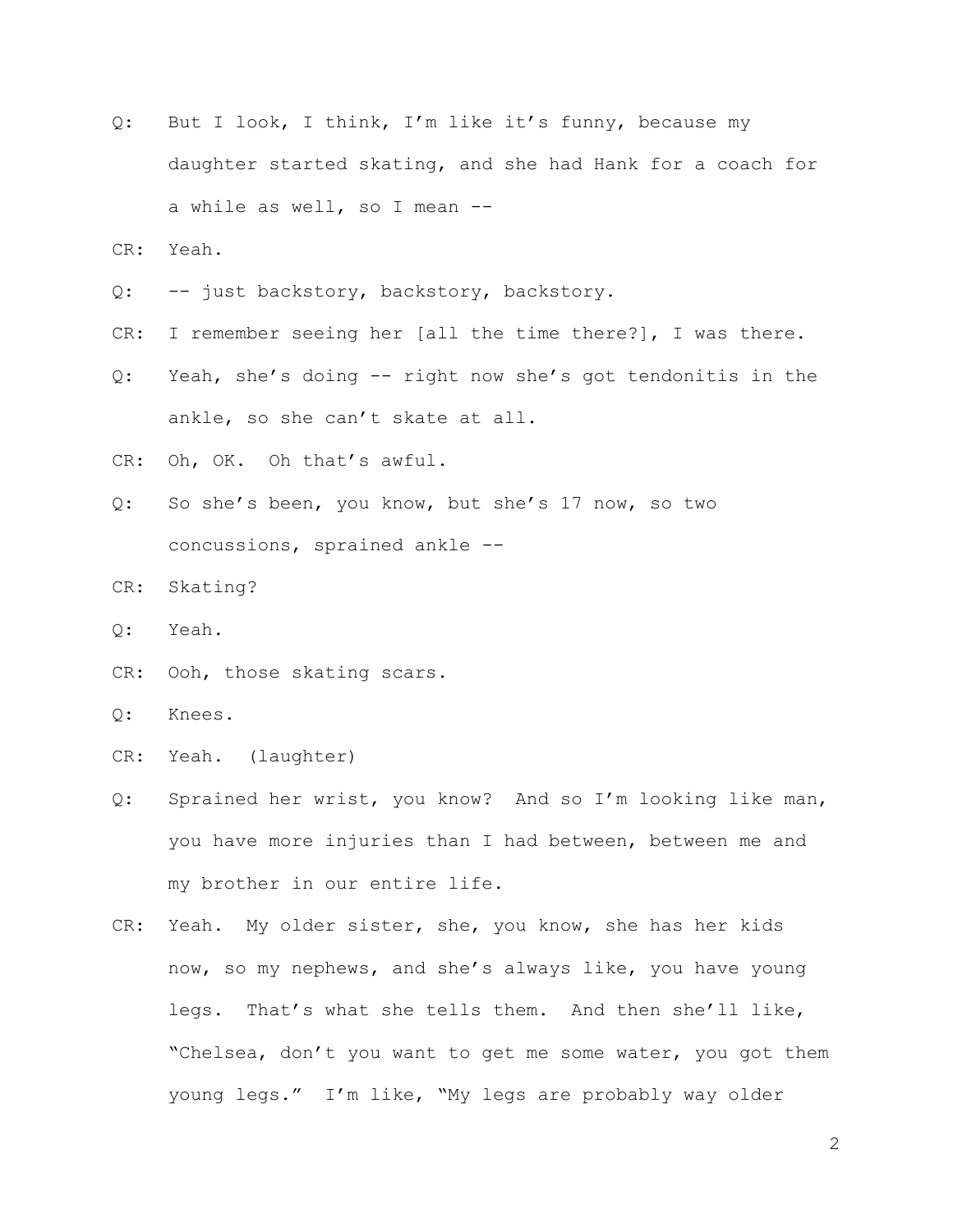than, than yours. And you are 10 years older than me." (laughter) She's like, "That's probably true."

- Q: It takes a beating.
- CR: Yeah, it does.
- Q: How long have you been skating?
- CR: Twenty years.
- Q: Twenty years now. And you started at Robert Crown?
- CR: At Robert Crown when I was four.
- Q: And who was your first coach, do you remember?
- CR: Yes. I took from, Julie Solheim had a brother, that was my first coach, her brother. And then I went from that to Sam, and then from Sam to Hank.
- Q: Nice.
- CR: So Hank was actually my third.
- Q: Your third coach?
- CR: Yeah.
- Q: And then after that, kind of went --
- CR: (inaudible) everywhere. (laughter) Hank, and I had Chris [Callia?], Chris Callia did a lot of good things for me. And then I was everywhere. I did a lot of things. (laughter)
- Q: So did you know at that, when you first started skating, did you know that you wanted to be a professional skater, or you just enjoyed it at the time?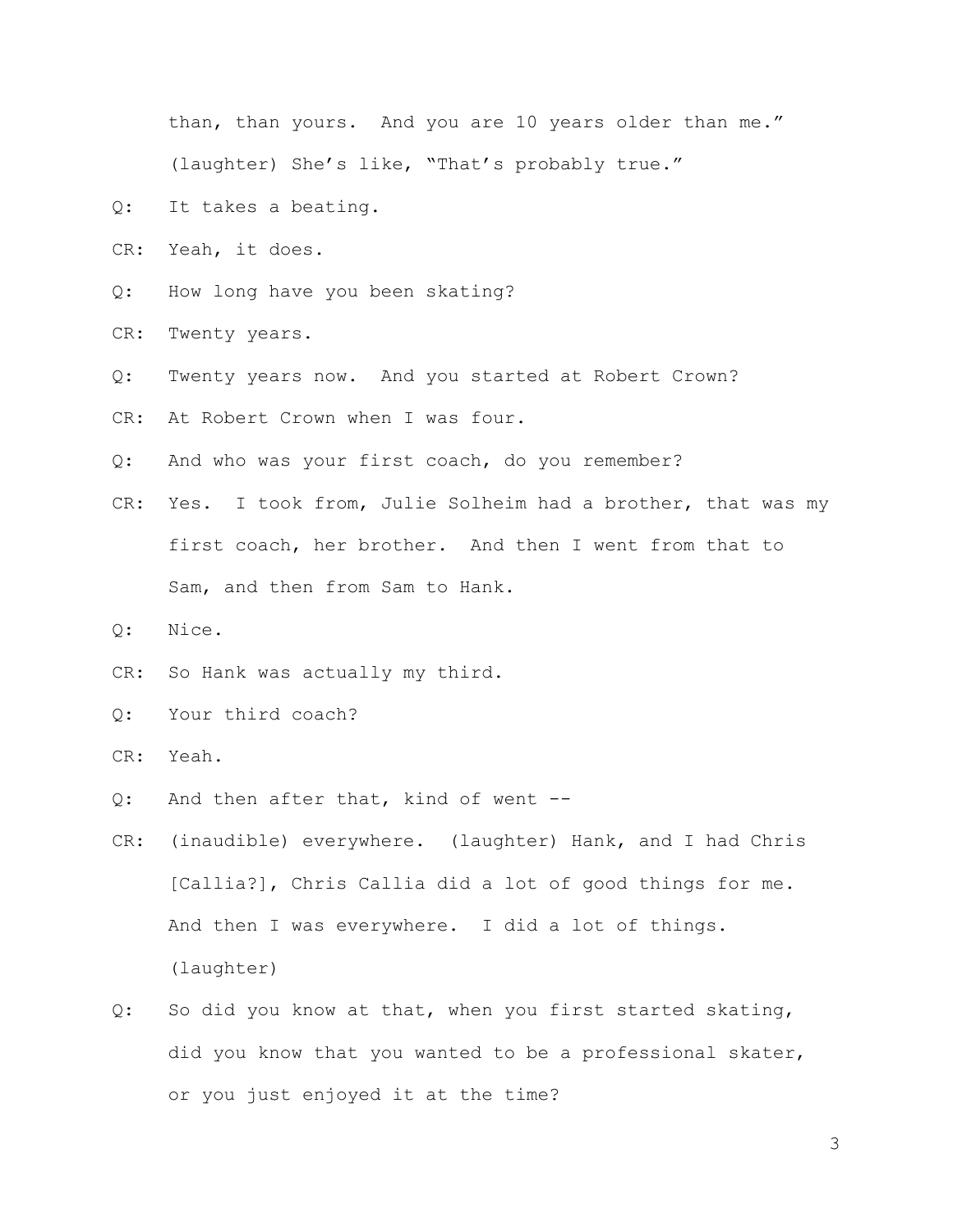- CR: I wanted -- OK. So I started, and I, I saw Surya on TV, and I was like, I want to be like her. Surya was like, my aspiration. Like I'm like, I'm going to be Surya when I grow up. I want to an Olympian. And I came up, you know, saw Surya, there was another girl, Chrissy Lipscomb, she took from Hank. Then she was practicing when I was like, learning, and I was like, I want to be like Chrissy, too! I want to be like Chrissy and Surya! And you know, I grew up, and I've actually been able to skate many shows with Chrissy, and skated in a show with Surya when I did *Ebony*, when I came here. I think we talked about *Ebony* when we did the short form thing a while ago.
- Q: Yes.
- CR: So I got to skate with them, and I was like, yeah, I like competing, and I want to be an Olympian, but I also like shows, and I like performing. So I think I kind of like, found my niche. Found where I belonged, and now I'm happy.
- Q: Yeah.
- CR: I love it.
- Q: I remember seeing you in *Nutcracker* and other performances, and (inaudible).
- CR: Yeah! I like it. That, that was like, and --
- Q: And my daughter was with me, she said, "I want to do that." (overlapping dialogue; inaudible). (laughter)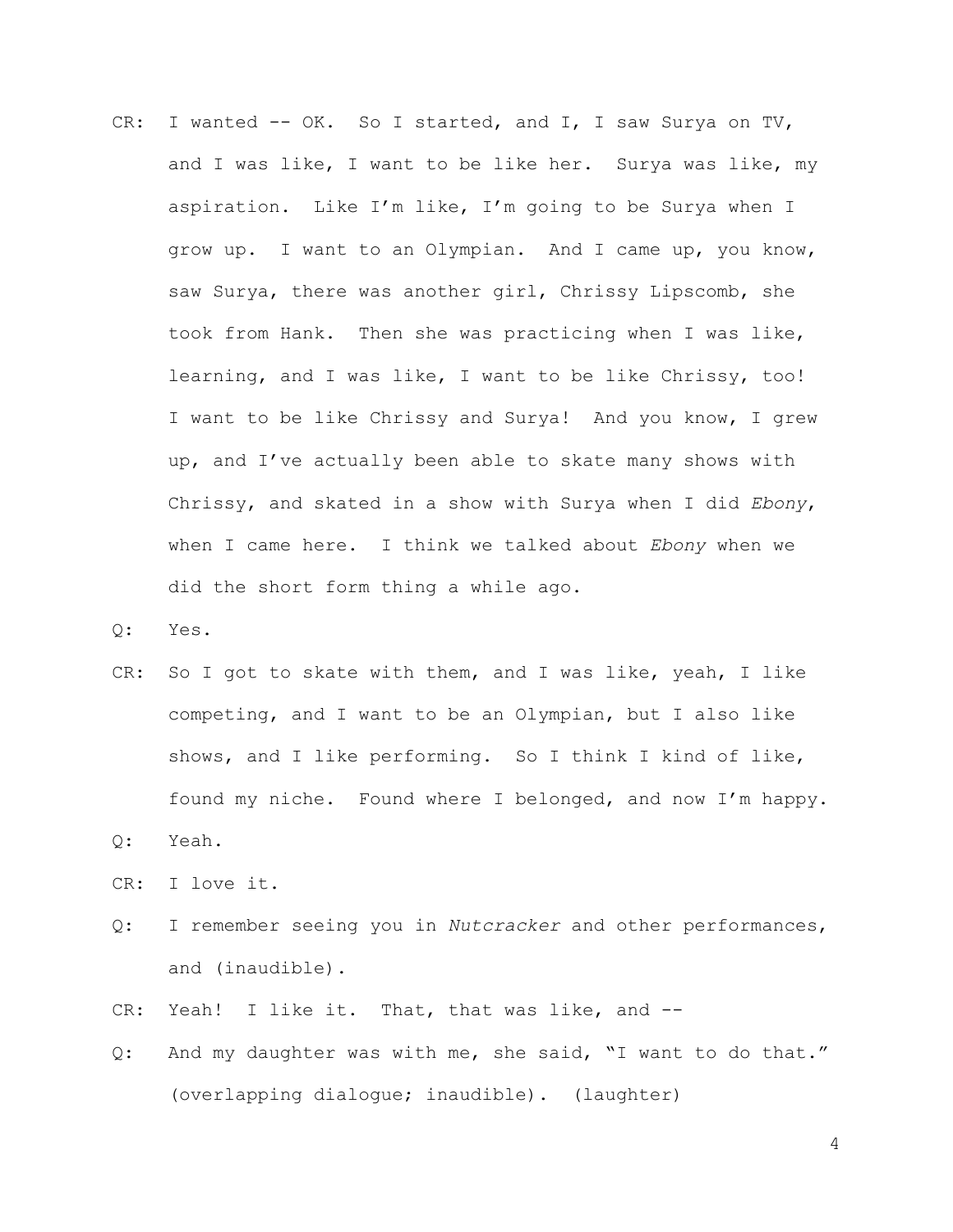- CR: Awesome. It is awesome how that happens. Like basically like what I did, and then it just trickles down, I love it. I love it.
- Q: So yeah.
- CR: Being that person, and I was once that, I was once your daughter, you know? It's cool.
- Q: Yeah. So as you were progressing in ice skating, and [I know?], you skated all the time.
- CR: All the time.
- Q: I think every time I -- I think you lived at Robert Crown -
- CR: I did. (laughter)
- Q: -- at one point (overlapping dialogue; inaudible).
- CR: It was my life.
- Q: So I saw you growing up and I'm like well, there she is.
- CR: Yeah. All, all the time.
- Q: She must have a cot in the back room or something like that.
- CR: Basically, I never left.
- Q: You know, I think she sleeps with those skates on.
- CR: Yeah! It, like I, at Crown now, because you know, people moved around, it's like, there's different people in the management now, there's different people in the office. And you know, everybody's like you know what Chelsea? You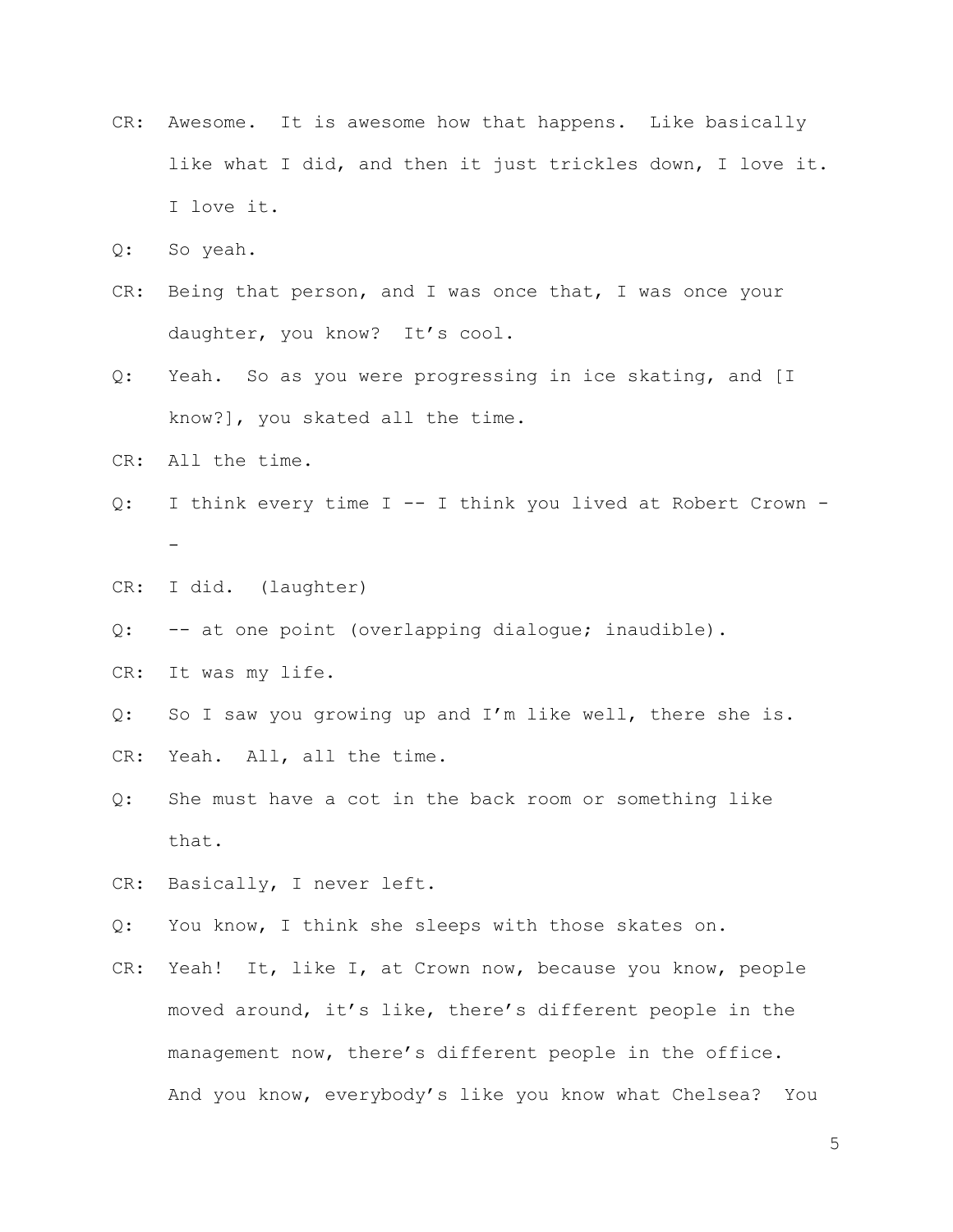should be like, Miss Robert Crown. I was like yeah, I've been here forever. Like I never left. (laughter) I just live here.

- Q: They should name it after you.
- CR: Yeah, I'm like, it should just be like, Robert Crown/Chelsea. (laughter) This is me! And I'm, you know, I'm still there like, even though, you know, I'm doing the Disney thing now.
- Q: Right, right.
- CR: Because on Disney, you have options with all the break work. So when you're on break from your tour, you have an option to go to a different tour, and just work with them until your tour starts again.
- Q: Right.
- CR: And I'm like no, I want to go home. I want to go teach my kids, I want to see my family. So even though I'm on tour with Disney, I'm still at Crown, I'm giving lessons, I'm still there. You know, summer camp is going on, I'm like, "You guys can do it!" (laughter) You know? It's just, it's home.
- Q: Good. So you are teaching still?
- CR: Yeah.
- Q: Yeah. How many kids do you have?
- CR: Around, I think I have eight?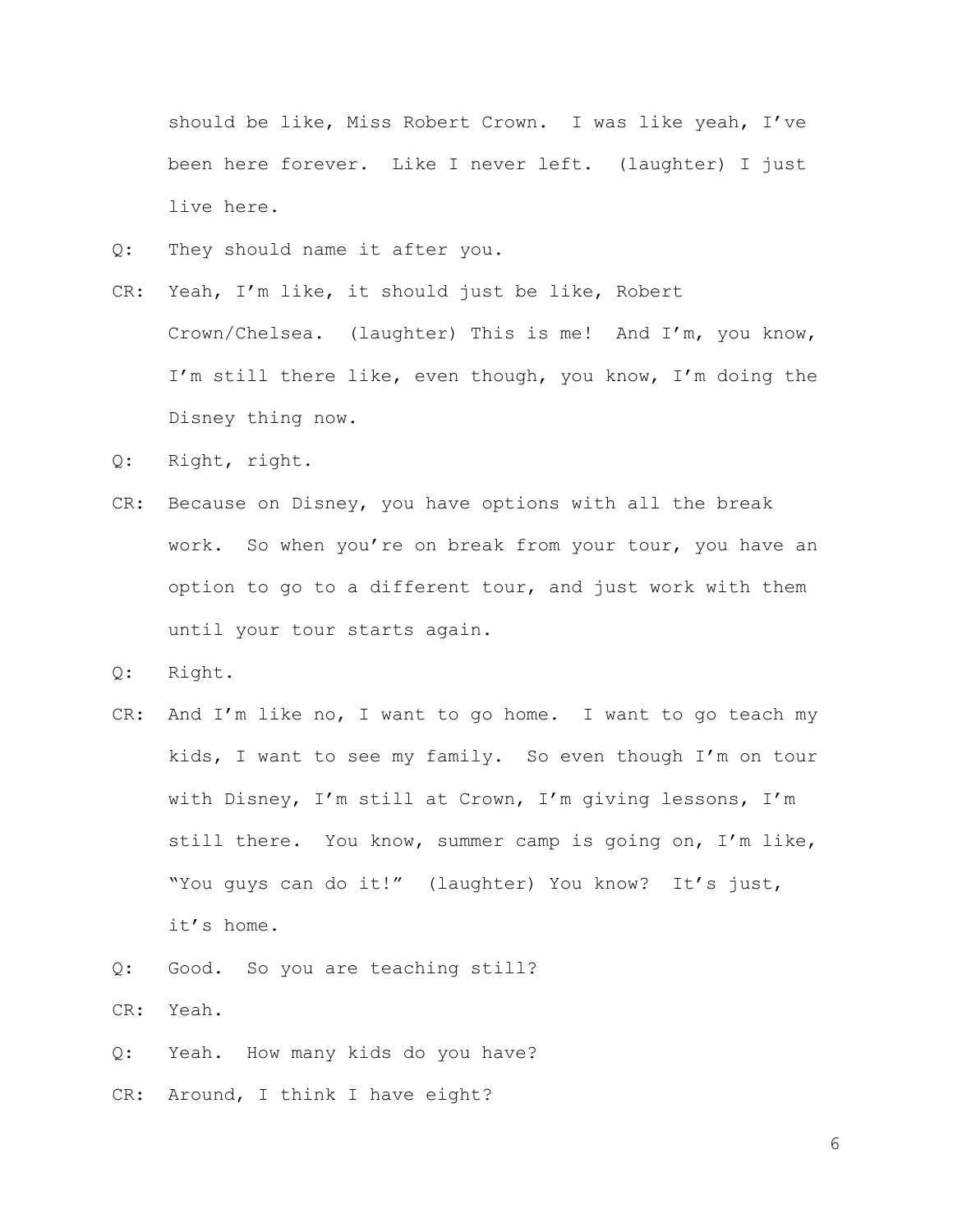Q: OK.

- CR: And I have, I float in. I have one student, Devon, and she actually quit when I went on tour. Because I've been her only coach forever, and she's like, "It's just not the same, I just don't want to do it, I'm done, I can't." And I came back and I'm like "Oh yeah, well you know Devon, I'm at the rink." She's like "OK, I'm going to come skating." And everybody's like, how did you get Devon to come back? I'm like, (inaudible).
- Q: The skills.
- CR: (overlapping dialogue; inaudible) I'm like you guys should get on [05:00] my level. (laughter)
- Q: How many ice rinks do you work with when you're skating? Is it just Robert Crown?
- CR: Crown, and then I have South in Crestwood, Southwest Ice Arena. Actually when we were working on *Ebony*, that's where we rehearsed. And now I work there. (laughter)
- Q: Got you, OK.
- CR: So those are my two. So it's always kind of like family ties, or like --
- Q: Right, right.
- CR: -- something really deep for a place that I go. Like I've just been there forever, so I'm like OK, well it feels like home, so I'll just go there. (laughter)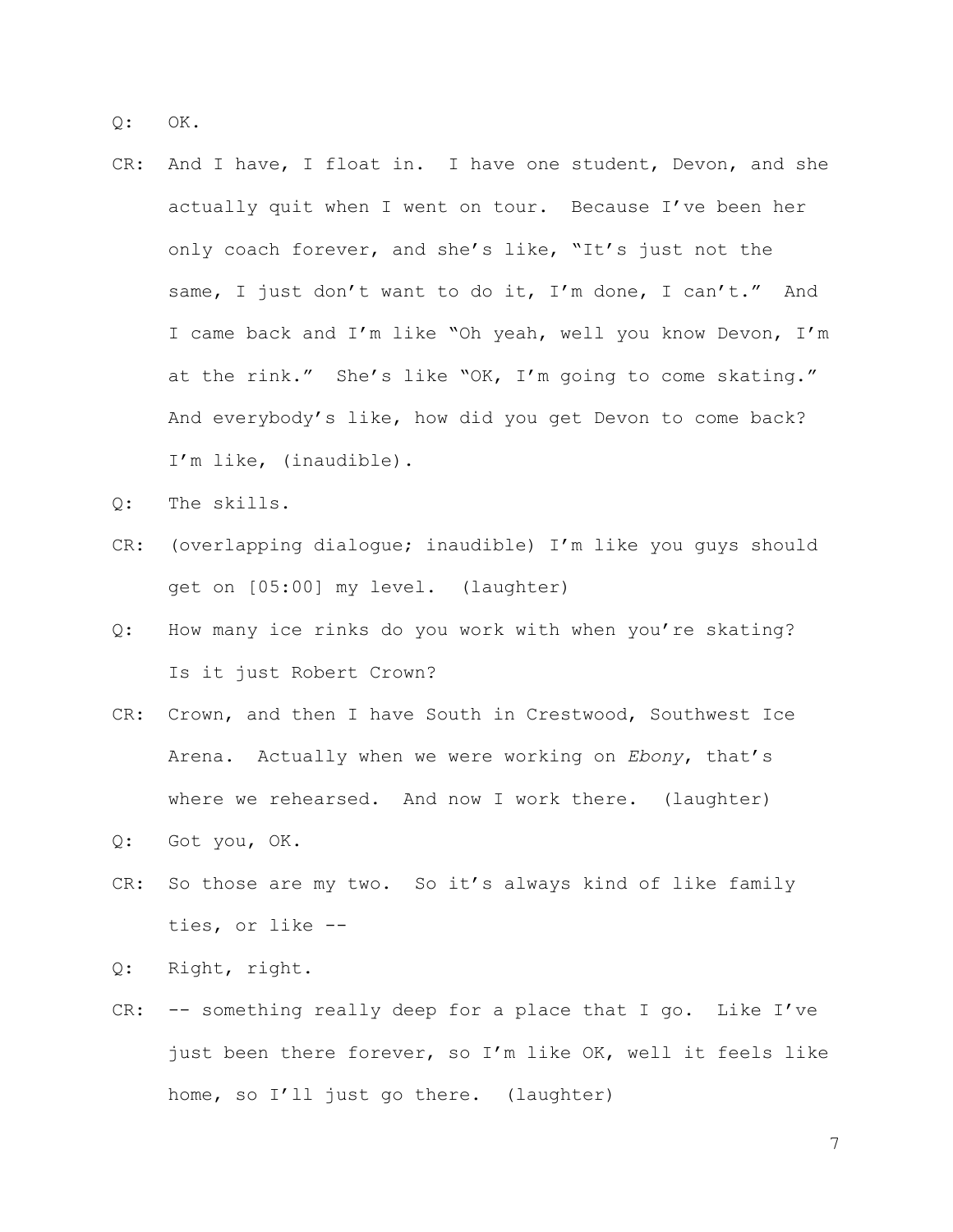Q: In all the skating, do you have to have like, a certain type of certifications in order --

CR: Yeah.

- Q: So what kind of certifications do you have?
- CR: I have ISI gold, silver medals, I passed all the way up through ISI Nine, I was working on like, going to do 10, then I was just like (inaudible). I did U.S., FSA, and I've tested out of both, so I have senior levels on both. Regional competitor, I've done that, regionals. What else I've done? Tons of show stuff. I actually, before I went, like this is like my most recent accomplishment, before I left for Disney, what actually got me hired on Disney, because most people, they go and they send in an audition tape. I went and I did a showcase in Idaho, and it was a professional, it was pro skaters. So it was all the professional skaters that are just doing shows, and want to perform. And I didn't know they had like a hiring process there. It was like one of my coworkers at work was like, "Hey Chelsea, you know, you skate and you perform, and you're like, really good, you should go do this." And I was like "Yeah, you know what? You're right, I should go do it." And I went and performed "Purple Rain" there, and they were like oh, so are you coming to the audition tomorrow? And I was like, "Huh?" (laughter) I was like,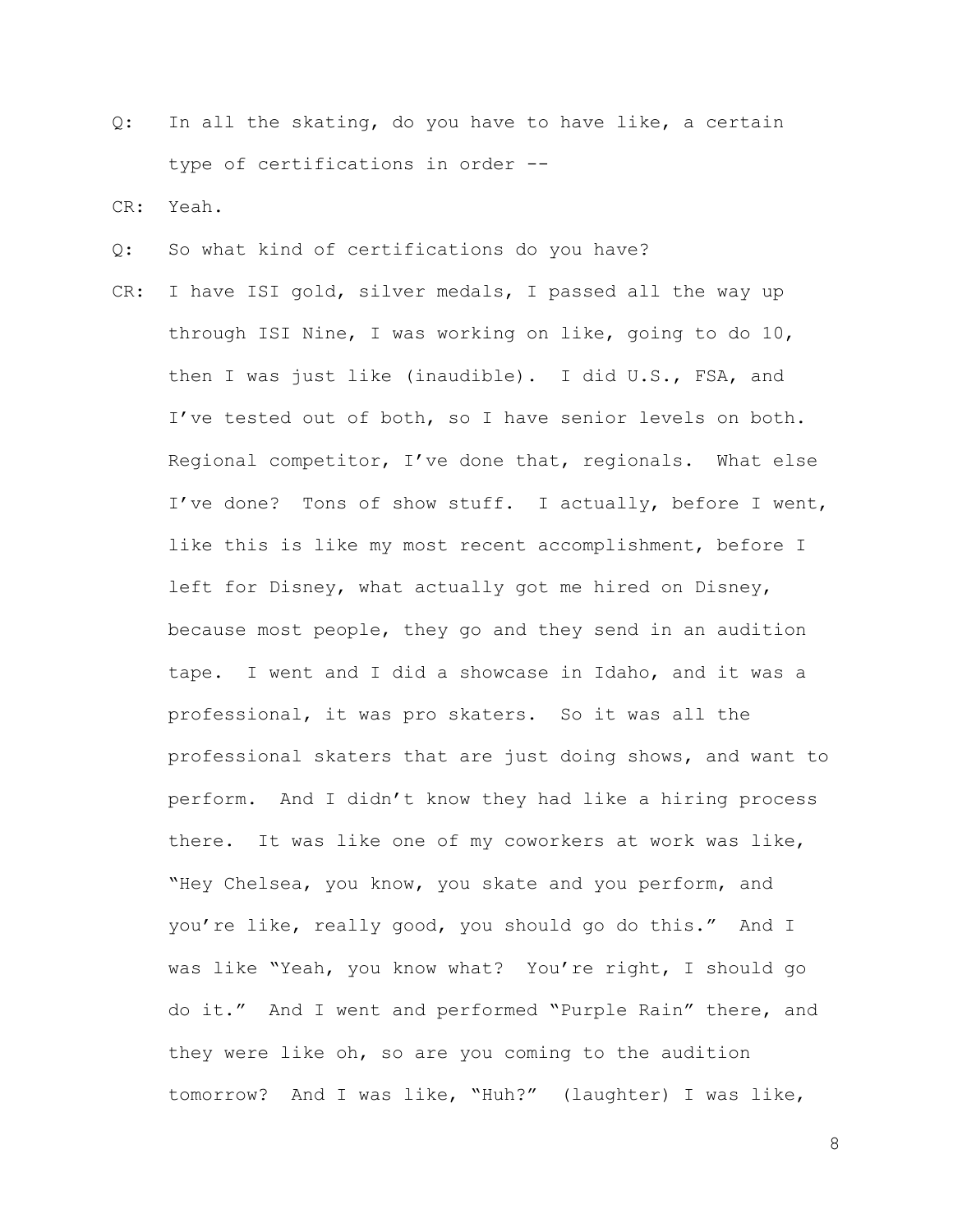"I thought I just was coming to skate a thing and I'm done, I'm going to go home now." They're like, "No, it's an audition, you can like hand in your resume and stuff." And I was like, "I didn't know nothing about that. I'm going home." (laughter) And I'm done. And I have to be at work on Tuesday. And they were like well, you know, it's OK. And I actually won an award there, the star of the future award. So I was the first person, like first year, because a lot of people, they have done it years prior.

- Q: Right.
- CR: I was like, first person that was like, the first year to come and win an award. And I was like, "OK, that's cool, I'm going home, bye!" And the next day, Judy (inaudible) from Disney emailed me, she's like, "You want to come be Tiana in Disney?" I was like, "Yeah! (laughter) That's cool!" So, yeah. I got a few things under my belt.
- Q: (overlapping dialogue; inaudible). It's funny how things happen too when we're like, you know what? I'm doing (inaudible) this is my passion, my goal.
- CR: (overlapping dialogue; inaudible).
- Q: And all this other stuff is like whatever, but cool, if it comes up, and if it doesn't --
- CR: Right.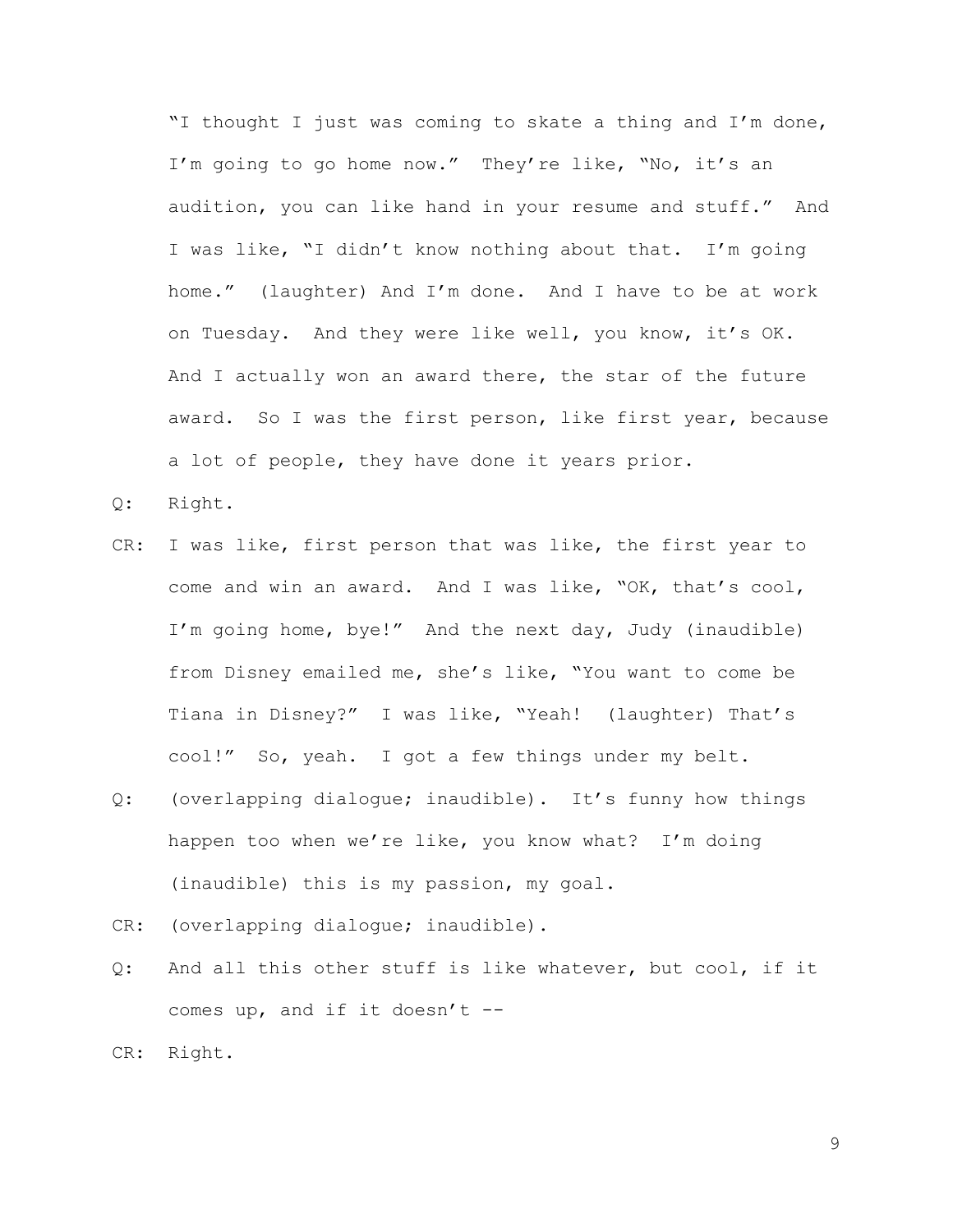- Q: -- I'm just going to keep going with the flow. And I think that attitude just makes, it shows how confident you are as a person. And I think that's very important where people are like going out, "I have to get this accolade, and otherwise I'm not anybody."
- CR: Yeah.
- Q: And you're like, I already know I'm somebody.
- CR: Right.
- Q: And the accolades are great --
- CR: Right.
- Q: -- but it's my integrity that's important.
- CR: That's right.
- Q: And you, I see that, and you embody that. (overlapping dialogue; inaudible).
- CR: Well thank you! I try. And that's what I always tell my students, because I feel like, well skating, but life too, it's so hard. And it's so stressful, because there's always this pressure on you to be great, or to be better, or to get this, or win this, or you know, get this job, because this is going to help you, get this degree. Like it's, life is so hard, and there's so much pressure. And with my students, I always try to instill in them, did you do good for you? Are you happy with what you did? If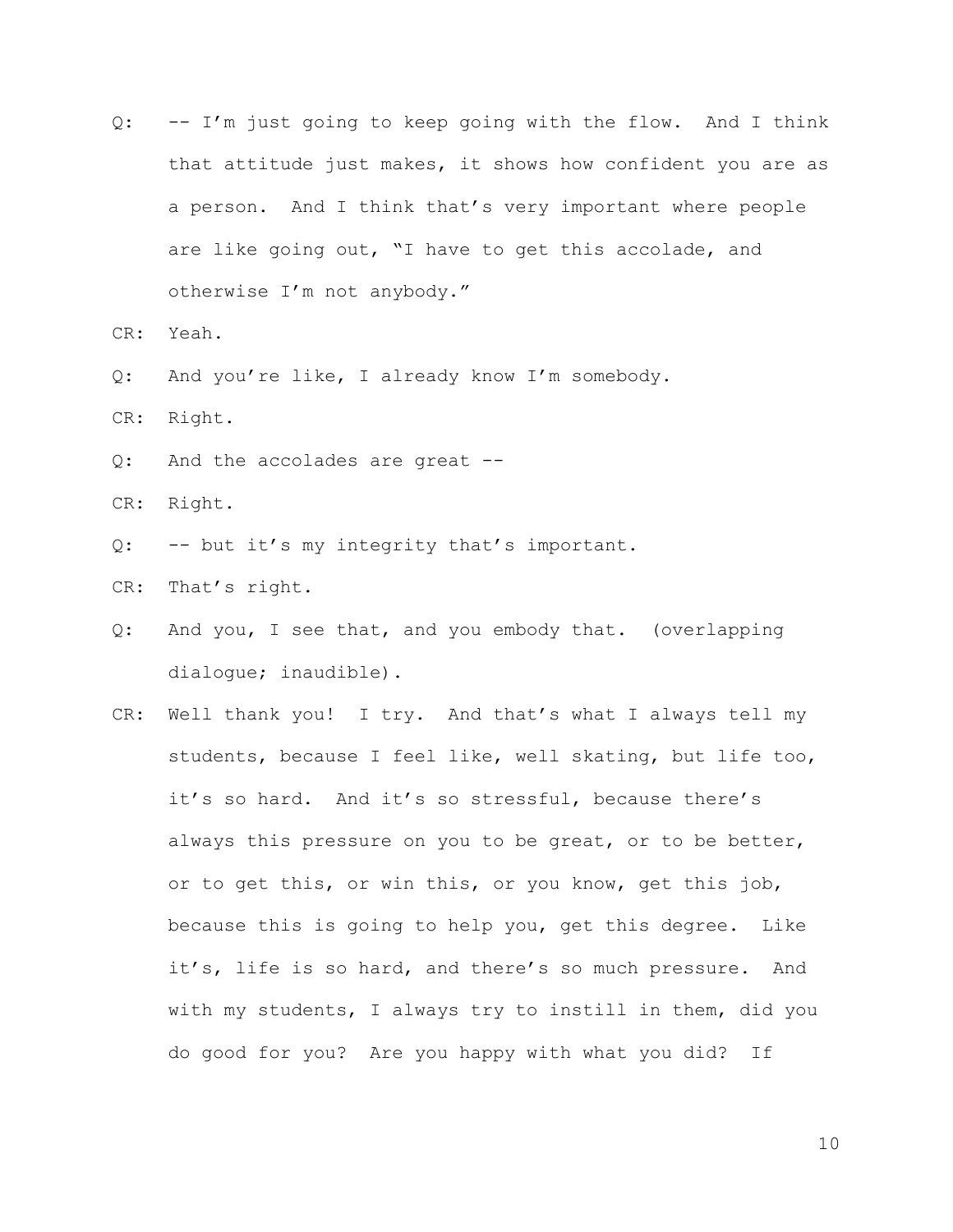you're happy with what you did, then it doesn't matter what anybody else thinks.

Q: Right.

CR: And I feel like that's something that people should have in life. Like, these things don't define you. What you do that makes you happy about what you did, that's what counts, that's what that is. So, that's just how I live! I'm like, I like what I did, and I feel good about it, so (laughter) it's fine.

Q: And that's all that counts, really, in the end. CR: Yeah.

- Q: I mean I embody the same things, I'm going to do me.
- CR: Yeah, right. Oh --
- Q: And I can care less what other people think of me -- CR: Exactly.
- Q: -- just keep moving. And people come around.
- CR: Yeah. It worked out.
- Q: (overlapping dialogue; inaudible) basically like OK, that's (inaudible). You tell them whatever, he's going to listen to you.
- CR: Yeah! (laughter) You just do your thing, you know what I mean? And that's fine. And that's kind of how I made that transition from competition to shows. Because I've always been a very like, different type of skater. I'm just like,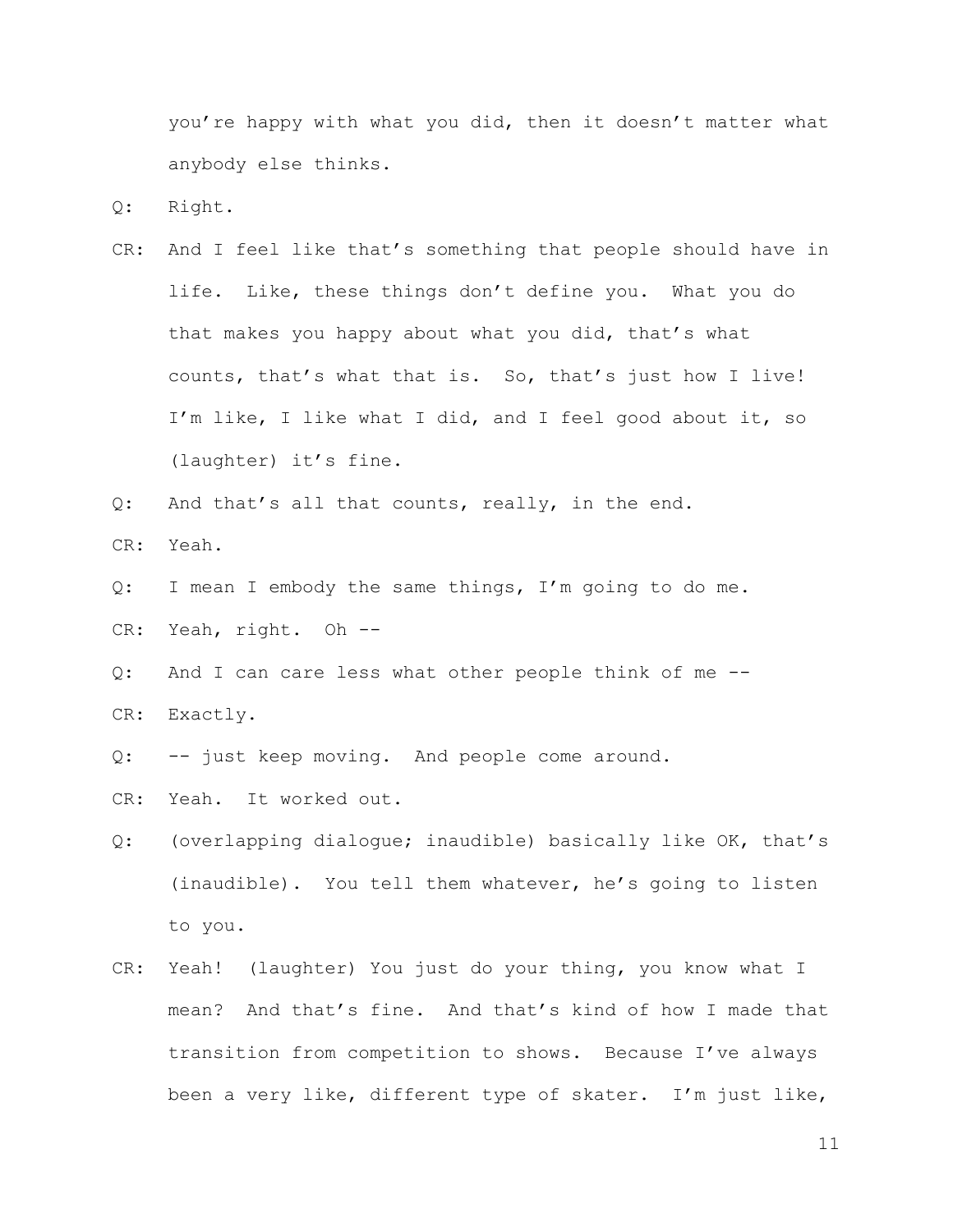I just like to do what I like to do when I like to do it. And that's just me. And I feel like with competition, it was very like, they put you in a box. And for some people that works, with some people that's how they function, that's how they thrive. For me, I like freedom, and I like to just do what I want. And I feel like there was always so many rules, and you have to do this, and you have to be like this to succeed. And I was like, and I want pants to skate. I want to wear pants, and compete in pants. If I want to  $-$ - not saying you can't, like you can, but I'm like, oh, you know, you should look like this, or you should skate like that. And you should -- yeah, and like it. So, (laughter) I was like, when I perform, when I do shows, I can have my own vision, and I can put that out onto the ice. I don't know if you saw recently, but I posted a video, on Disney, [10:00] we have like our end of the year exhibition, we call it the end show. And we basically do whatever we want. And everybody's like well, you know, you should skate to this, to like, present this for next year, because you can like, skate to a number or a song from another show, to show people what you would do if you had that part. And I was like no, I'm going to do Michael Jackson. (laughter) Nah, I'm good. So I did a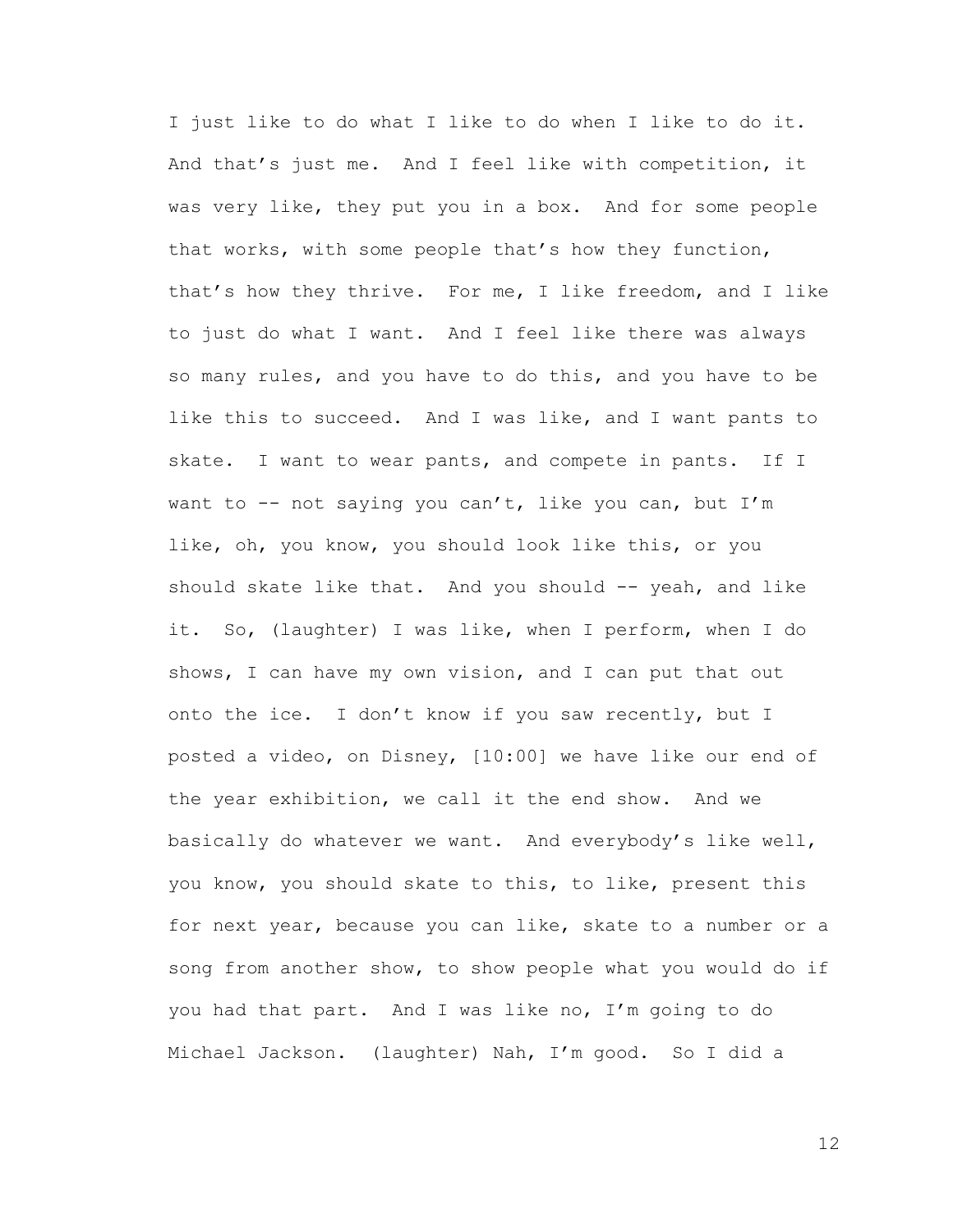Michael Jackson thing, and everybody's like, oh that's so different. I'm like, that's me. (laughter)

- Q: There you go. (inaudible).
- CR: This is how I work. And that's just, that's just what I do. (laughter)
- Q: Like [go on the mantra?], like girls rule.
- CR: Yeah! Like --
- Q: I'm loving it, you know? I see it all across the board, and I've seen just different (inaudible) the makeup, the (inaudible).
- CR: Yeah.
- Q: And how, was it Dominique Dawes? Oh God, who's the [flying squirrel?]? Why can't I remember her name?
- CR: The one we just (overlapping dialogue; inaudible)?
- Q: Yeah, just (overlapping dialogue; inaudible).
- CR: Because I know we had (overlapping dialogue; inaudible).
- Q: Gabby, Gabby, it was Gabby.
- CR: Yeah. Well we had one just recently too.
- Q: Right. So, the year Gabby broke out, and I look at media, certainly, but (overlapping dialogue; inaudible).
- CR: Simone Biles, that's the other one.
- Q: Yeah, Simone Biles. Yeah, but Gabby, I was watching that one, because that year, she was in there, if you look, I looked at all the advertising, I was really paying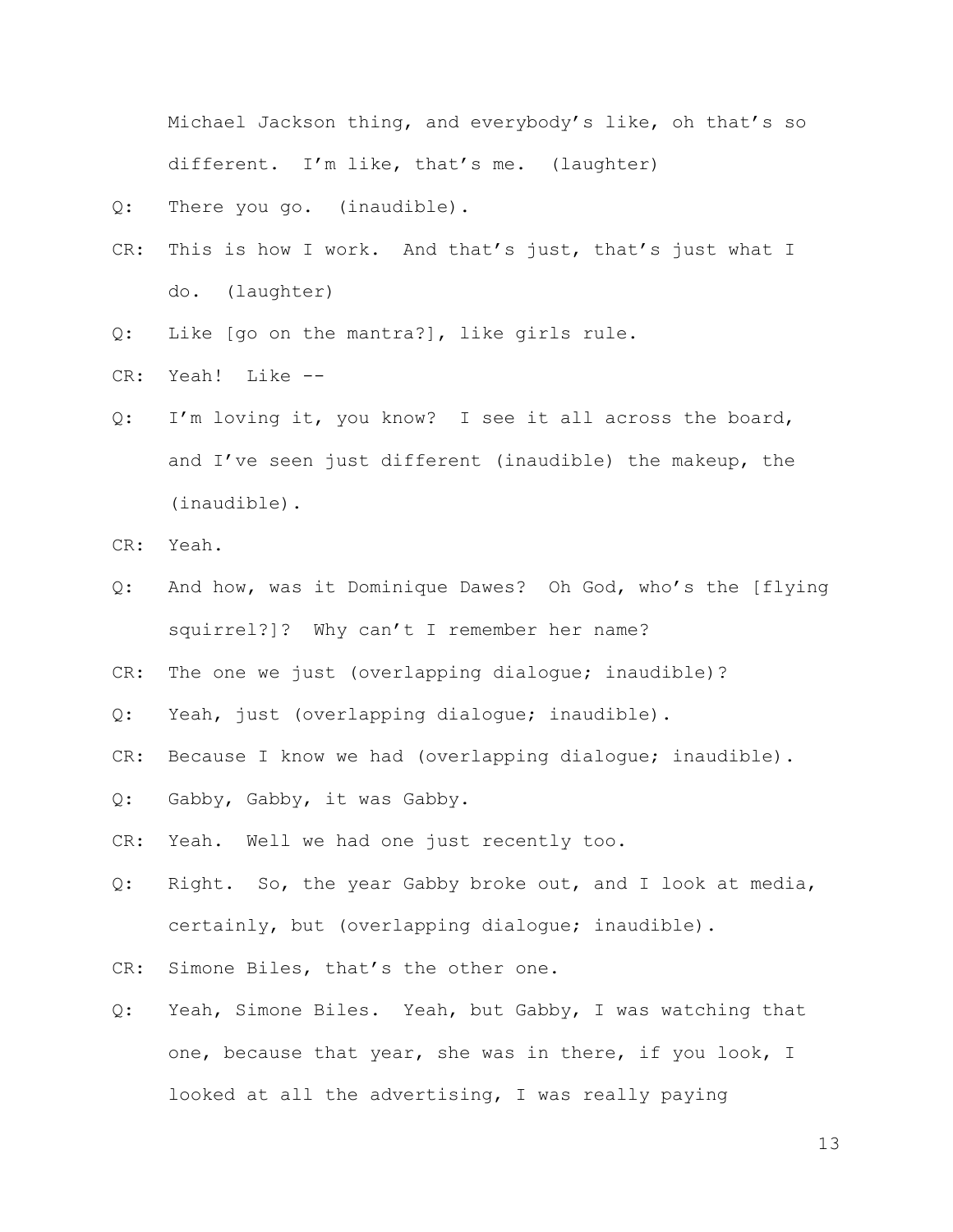attention to ooh, Gabby's in there, I was paying attention to it. And it was kind of like a multiethnic group.

CR: Yeah.

Q: But America was trying to make this particular gymnast the star. And I guess she had already peaked. And she was not getting it through the whole Olympics. But Gabby came up to the forefront, leading everybody. But I was watching, interesting how the media was playing her back, so every time, even with lighting, everybody else is forward, Gabby's slightly back in the dark.

CR: Yeah.

Q: So you couldn't really see much of her. And reluctantly, they sort of bring her out to the front. But they were still trying to make a documentary on the star girl that they wanted. And I was like, this is so interesting how the media will want to make this story happen, and it wasn't working.

CR: Media, the media? (overlapping dialogue; inaudible).

Q: And in the meantime, they're trying to push her out. CR: Yeah.

Q: And so then after that they flipped, they said we'll just put all the pressure on Gabby now that she has to carry the weight of all people that look like her.

CR: Yeah, it's so hard.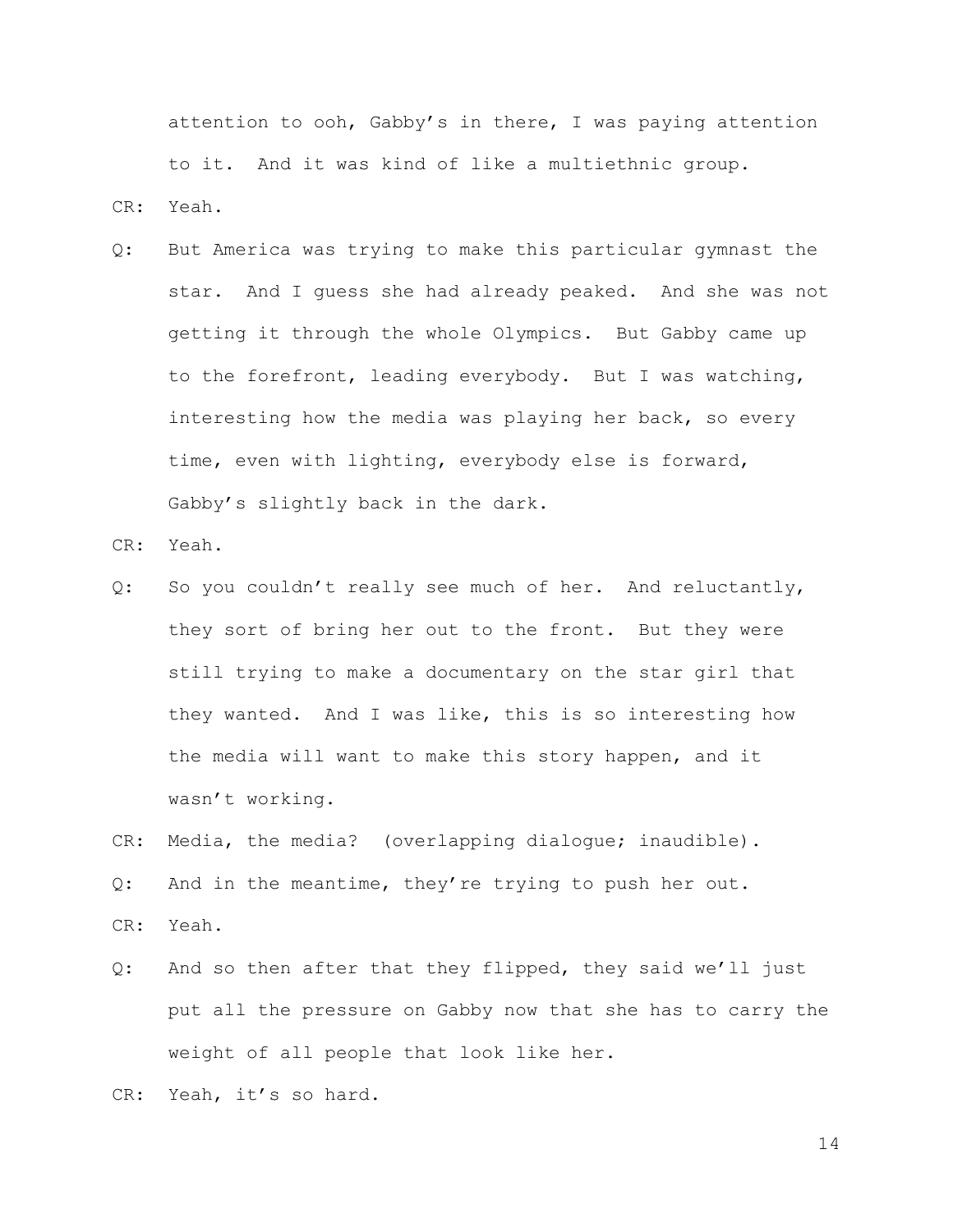Q: I'm like, this is the, this is what we have to deal with all the time. It's either, you're going to be invisible, or you've got to be so perfect --

CR: Right.

- Q: -- that you are a representation of all black women in the United States, and maybe the world.
- CR: Right. It's rough.
- Q: And seeing [your head?] -- and I know you get some of that. CR: Yeah. Yeah.
- Q: And how you handled that I think is very important. (inaudible) if you could talk a little bit about that.
- CR: I, like I said before, I always do things that are right for Chelsea. And then if people want to follow that, great. If people don't like that, then you know, I'm doing what's good for me. And that's why, like I said, I always try to teach my students that. And I always try to instill in them that people make mistakes, and people are flawed, and that's what makes us beautiful. That's what makes us great. Like, and I'll tell my kids, I'm like, I make learning, because you know, skating, you fall a lot. And I'm like good, you fell? Great, that's teaching you. you're learning here. If you don't fall, you're not learning. And take that with you in life. So with everything, it's like I feel like, yeah media puts so much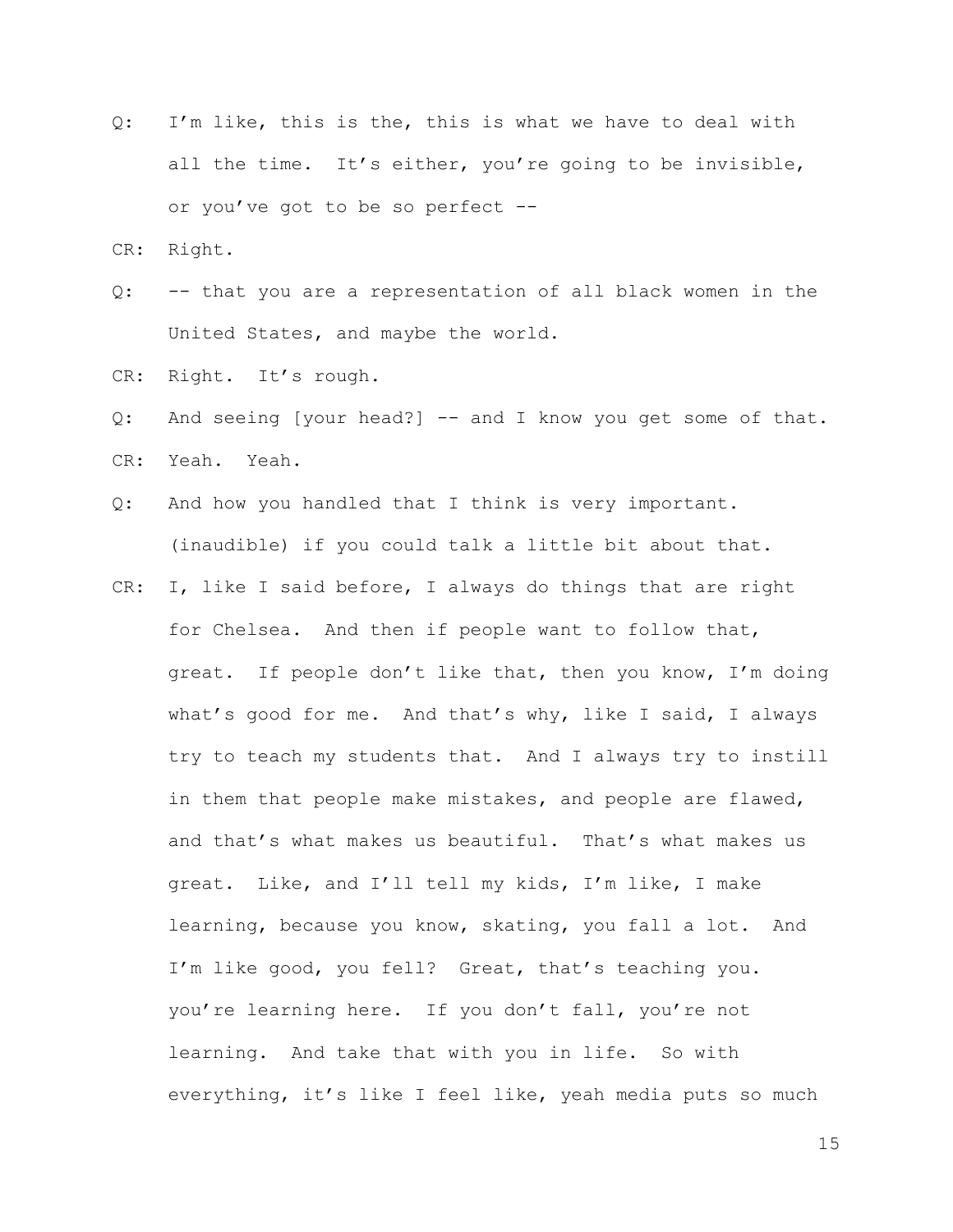pressure on you to be perfect, but you're not going to be perfect. And that's what makes you perfect. So I just kind of like, yeah, I do this, and I fall sometimes, and it's OK. And I'm happy with me. I'm happy with how I am. And I think you're going to like that too, because I'm confident in who I am. And I think every little, every little black girl should take that. Every black kid should take that, be you, be happy with you, and if you fall it's fine. It's not like the end of the world, you're going to get up, and you're going to be strong, and it's going to be OK. And the people are still going to be there. Don't let that pressure determine who you are.

Q: (inaudible). So how long have you been with Disney now? CR: A year. This'll be my second year coming up.

Q: OK. And you played --

CR: Tiana.

 $Q:$  OK.

CR: I love it. (laughter) I love it.

Q: Were you able to put it in -- well, did you have to make up your own routine, or was that something that was coached to you? Like, here's what you (overlapping dialogue; inaudible)?

CR: So it was interesting. So the Tianas prior to me were all ice dancers, ice dancers don't jump. When Judy saw me she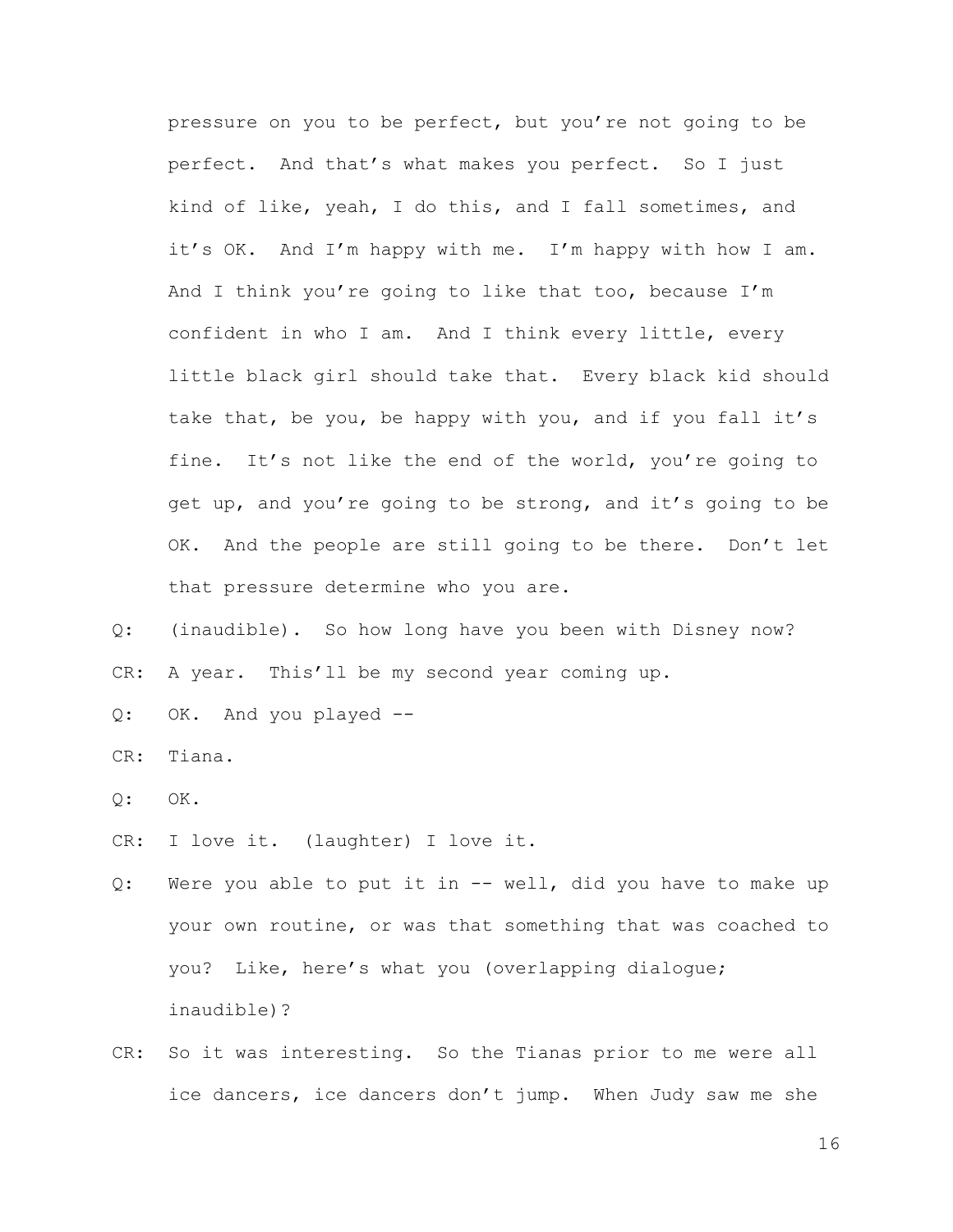was like OK, she emailed me, and she was like, you know, do you want to be Tiana? I said OK. And then she sent me some videos of like, what Tiana was doing. And I was like, Judy, I don't ice dance, I jump. (laughter) This is not what I do! And she's like yeah, that's fine, I want you to do what you do. I'm like, "Oh OK, well that's different, that's fine." And I was like OK, cool. So actually yes, all the numbers kind of have like a set like, I don't know, frame as you could say. But they can change based off of the skater. So yeah, it did have a set kind of pattern, but when I came in, they did have the choreographer come in and change it for me. So my Tiana version is different than all the other Tiana versions, [15:00] because they made it for me! (laughter) So I had a little bit of input in what I wanted to do, and since I'm a choreographer myself, they're like, you know, what do you think about this move? What do you think about this going here? And I'm like, OK. So we kind of got to collab on it.

Q: Good. Good.

CR: So it was cool.

Q: Get your own stamp on there.

CR: My own little thing. And I tell them, I was like OK, now look, we're making this here right now, this, this is what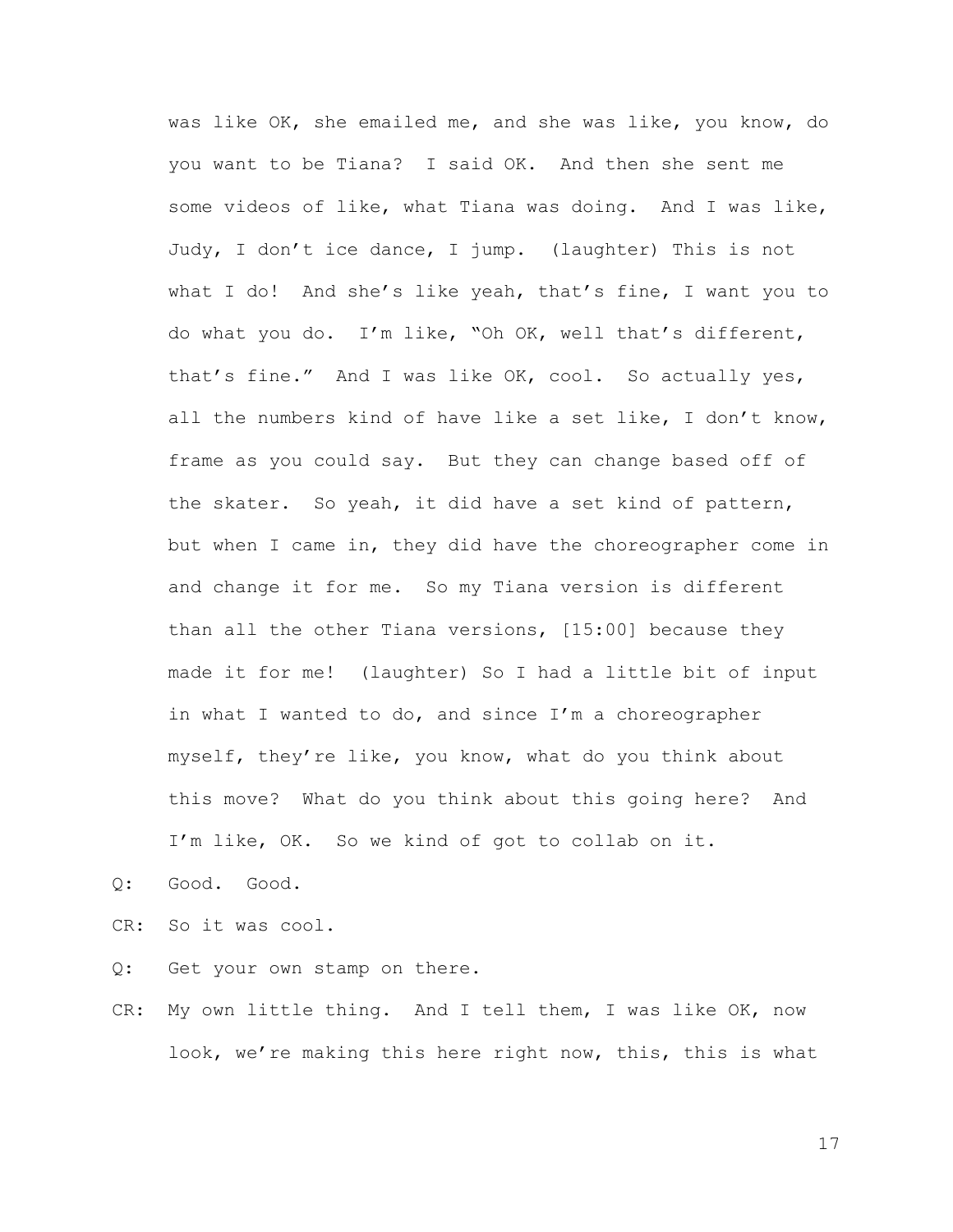I'm supposed to do, but I cannot guarantee you (laughter) this is what it's going to be.

- Q: I might just do a jump here, and (inaudible) the last minute.
- CR: I feel like, and that's what makes the shows very like, authentic. Because we're all performers. And yeah, we have our set thing, we do our set thing, but like, our attitudes are different, we react with the crowd, depending on how the crowd is, you know? With me, I'm very like, I have a lot of facial expression. (laughter) And depending on how live the crowd is, is how crazy my face is going to be that show! And it's definitely like it, the performance, it just takes over. Because I'll get done and I'll see a video and I'll be like, what was happening? (laughter) What am I doing? (laughter) But that's just. I love it. You just, it hypes you up, you know? So, it's great.
- Q: (inaudible).
- CR: It's perfect for me right now, I think.
- Q: So you said your [offseason?], but when you go back, where -- for the next year, or next season, are you traveling to?
- CR: Well, we, our last tour was domestic, so we basically stay in the States. We finish off all the states we didn't really go to. So we'll come here in September, we play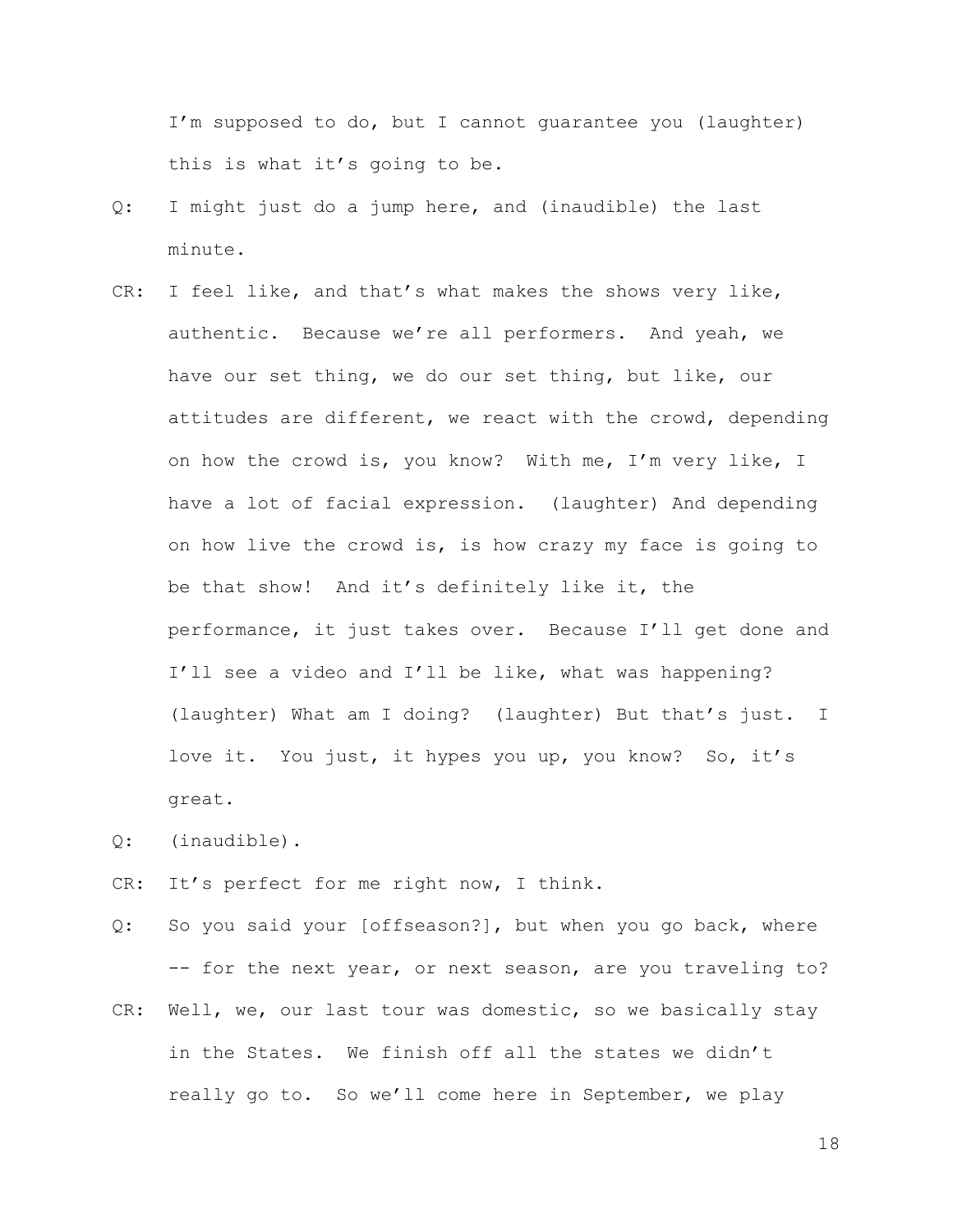Rosemont. Then after we finish all this, we have a little break, and in the summer, we go to South Africa. I signed a two-year deal, so after that year, for my second year, we go to France and Portugal.

- Q: Very good.
- CR: It's rumored after that we go to Asia, so hopefully we do Asia. (laughter)
- Q: So do you anticipate, so your position with Disney is contractual?
- CR: Yes.
- Q: All right. So, then it's like renewable every year, or every -- well you have a two-year deal.
- CR: Every two years, yes.
- Q: So yours is a two-year deal, and you could like, negotiate your salaries and all that stuff and say hey, I want my M&Ms with my letter C on them (overlapping dialogue; inaudible).
- CR: Yeah! (laughter) This is what I like, you know?
- Q: I need water from the Appalachian Mountains --
- CR: I wish!
- Q: -- you know? Purified through silk filters and (overlapping dialogue; inaudible).
- CR: Right? But you do get to like, kind of ask if you want to go on a different tour, depending on where they go.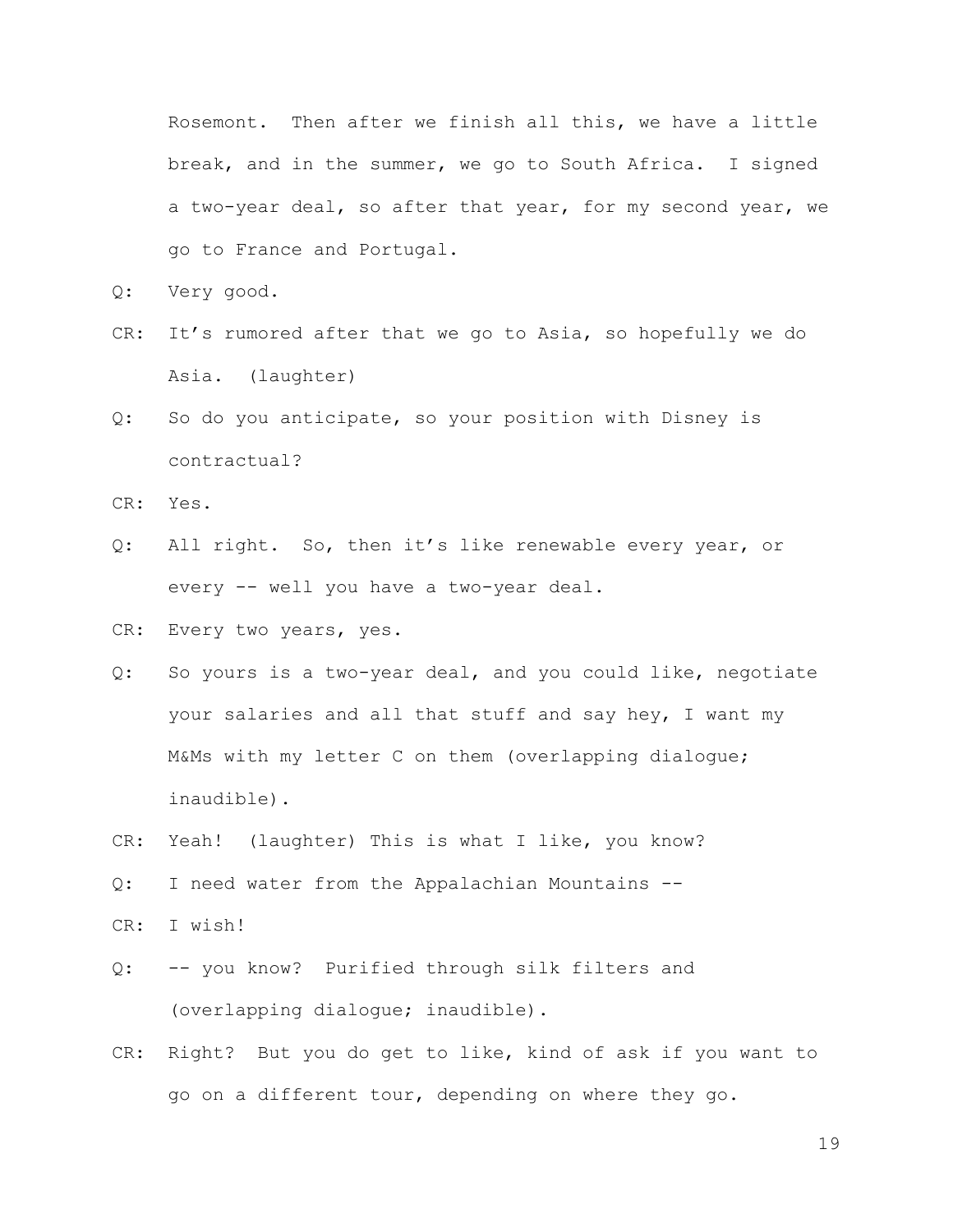Q: OK.

- CR: I like my friends, and I like who I'm on tour with. So I'm like, I'll stay with this tour. But yeah, you can basically decide what you want to do. And I'm like, you know, I really want to go to Asia. Like I'm really about this Asia thing. So hopefully in the cards soon.
- Q: Cool. And you're going to be playing Tiana throughout? CR: Mm-hmm.
- Q: It's the same production?
- CR: Yes.
- Q: Do you foresee any other productions you might be interested in?
- CR: I don't know. I'm kind of one of those people that, like I said, me just being a creative person, I just kind of take life as it comes. I feel like God gives you tools, and you use those tools. But you should always put yourself, you should use those tools so you are in the best predicament, or best situation, for whatever comes. So I'm kind of like, I'm going to put myself in a situation where I feel happy with what's happening in my life, and I feel good about myself, and whatever comes up, comes up. And that's just kind of how I deal with it. I feel like early on in life, I used to be very like, goal-oriented. I used to be like, and that's like what I said before, the pressures of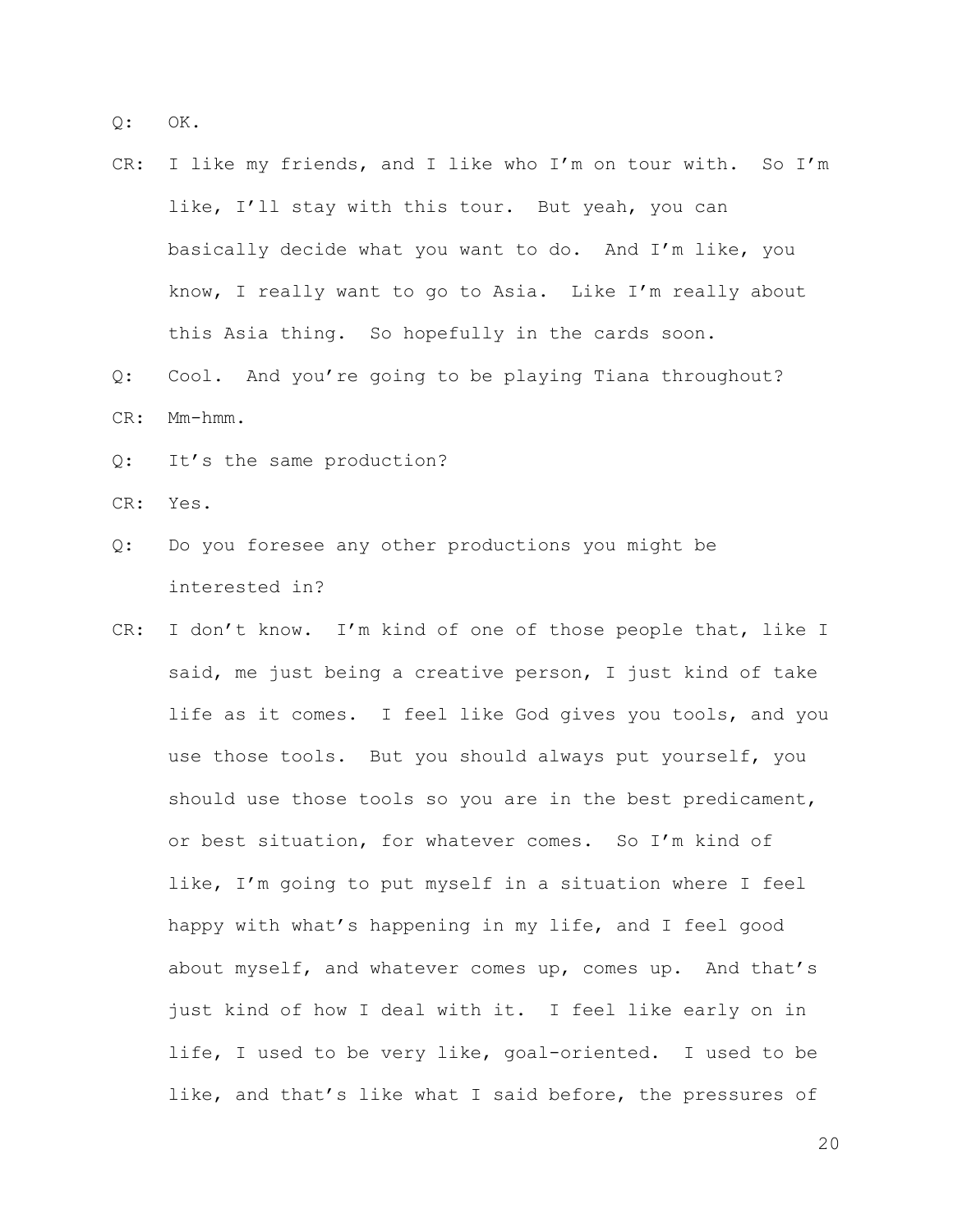the media, the pressures of society, the pressures of your sport. Where it's like, you have to get this milestone, you have to go here. You need to go, you need to compete here at regionals, you need to do nationals, you need to do the Olympics, this is what makes you great. And I'm kind of like, I just like doing what I do, and whatever happens after that happens. So I just kind of leave it open and see what comes to. And that's kind of the approach I took, and now I'm doing Disney. Because I was like, I'm just going to go to Idaho and just like, I like doing this, so ta-da. And now with Disney, and then we'll see. I'm thinking if I had to say like, put a idea to my thoughts of what I'm going to do, I would say my next thing would be movies. I want to get into acting.

Q: Nice.

CR: So, we'll see.

- Q: I could see you doing that. (laughter) You've got the personality for it, you're outgoing, you're adaptable, I mean you could probably switch characters like that.
- CR: Yeah, basically. (laughter)
- Q: Probably keep everybody on their toes, (inaudible) where's she at now?

CR: Yeah, yeah.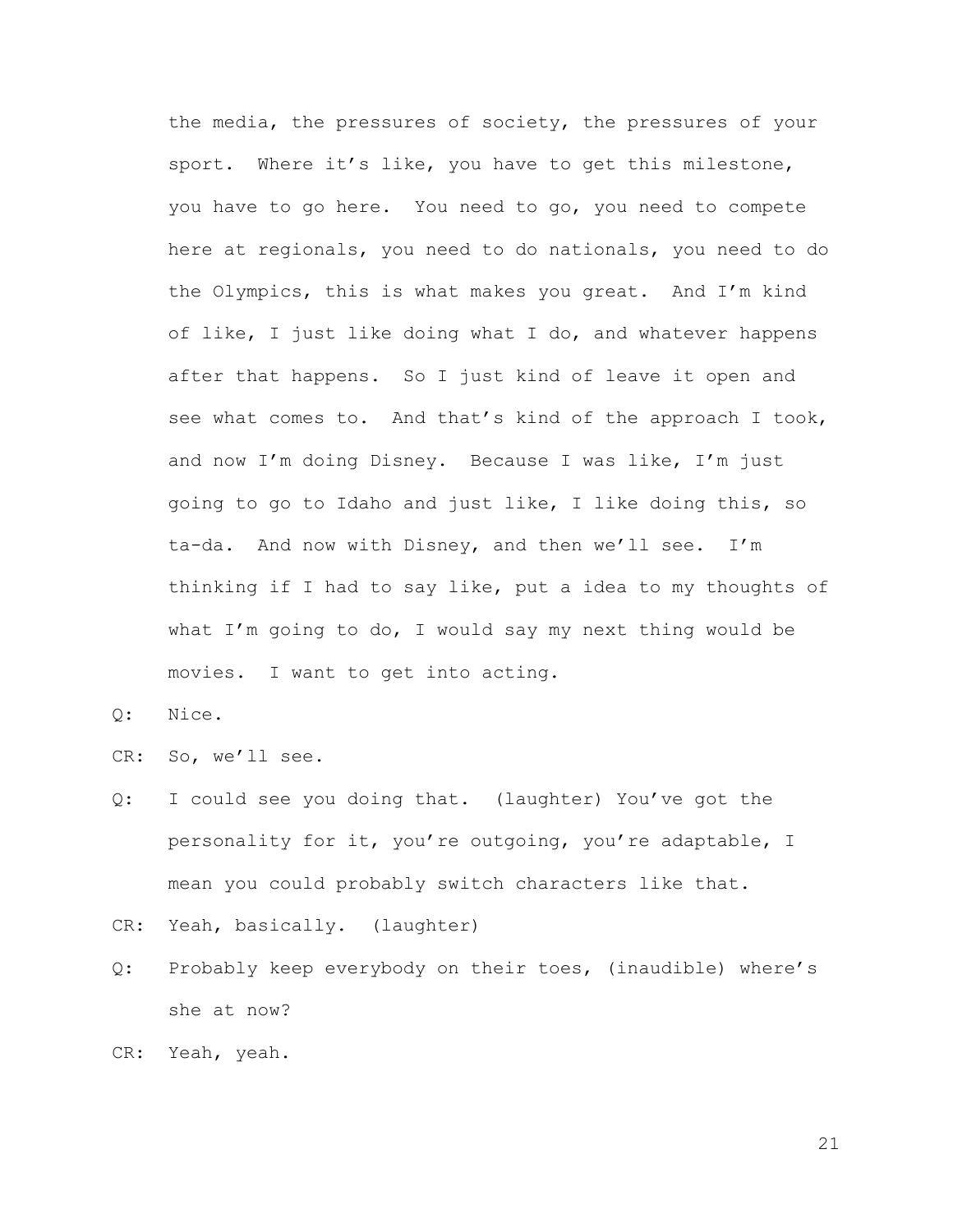- Q: No, no, keep rolling camera, we don't know what she's going to do. (laughter)
- CR: Yes! Everybody on tour was like, you should just have your own reality TV show, because you would just like --
- Q: I could see you doing that. I could see you doing that.
- CR: -- you would just -- you're your own person. They was like, (inaudible) just Chelsea, there's no other person like her. (laughter)
- Q: It's like [Skin?] with Chelsea, it'd be like (overlapping dialogue; inaudible).
- CR: -- do this! Basically, I'm just like, I don't know, I just, I just do my own thing.
- Q: Hey, you never know.
- CR: Beat of my own drum.
- Q: (overlapping dialogue; inaudible) like that, people might pick up and say hey, you know, this might not be a bad idea.

CR: Yeah.

- Q: We have dancers, we have, you know, acrobatics, all this other stuff. We don't have [Disney on Ice?] yet.
- CR: We don't. You never know. I'm just saying. Putting out there. [20:00]
- Q: I'll be a backer. (laughter)
- CR: Hey! (overlapping dialogue; inaudible).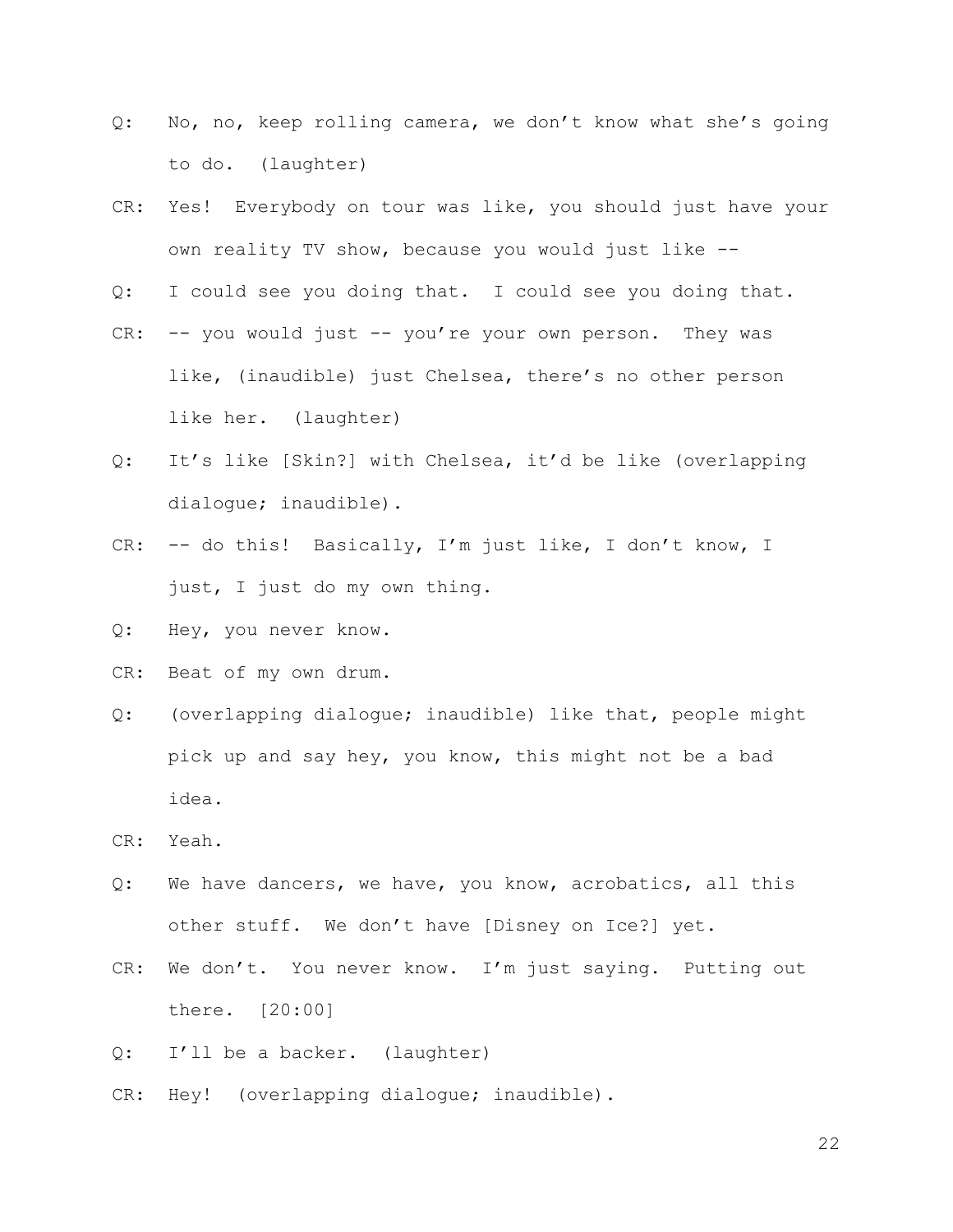- Q: I'll be a silent partner, like I'm her manager.
- CR: Yeah, do it! Yeah.
- Q: I'll be your, I'm your personal driver.
- CR: (laughter) Sure!
- Q: I don't need a big role. I'm just like hey, I'm in the presence of good --
- CR: Sure!
- Q: -- of greatness here.
- CR: Oh, thank you!
- Q: So I just want to see how this works. (laughter)
- CR: Thanks! Yeah. Yeah. Who knows?
- Q: Fantastic. We'll have to (inaudible).
- CR: I love it, yeah, I mean you never know.
- Q: You know, you'll get to call security on me, you'll say, "Stalker!"
- CR: (laughter) I love it. No. I'm going to be all about it. I don't, you never know, we'll see.
- Q: How's your mom doing?
- CR: She's good, she's doing good, her and my dad, they're good.
- Q: Yeah. Good, good. Yeah, I've met your dad I think one time.
- CR: Yeah.
- Q: But your mom usually [lived?] at the rink with you -- CR: Yeah she did.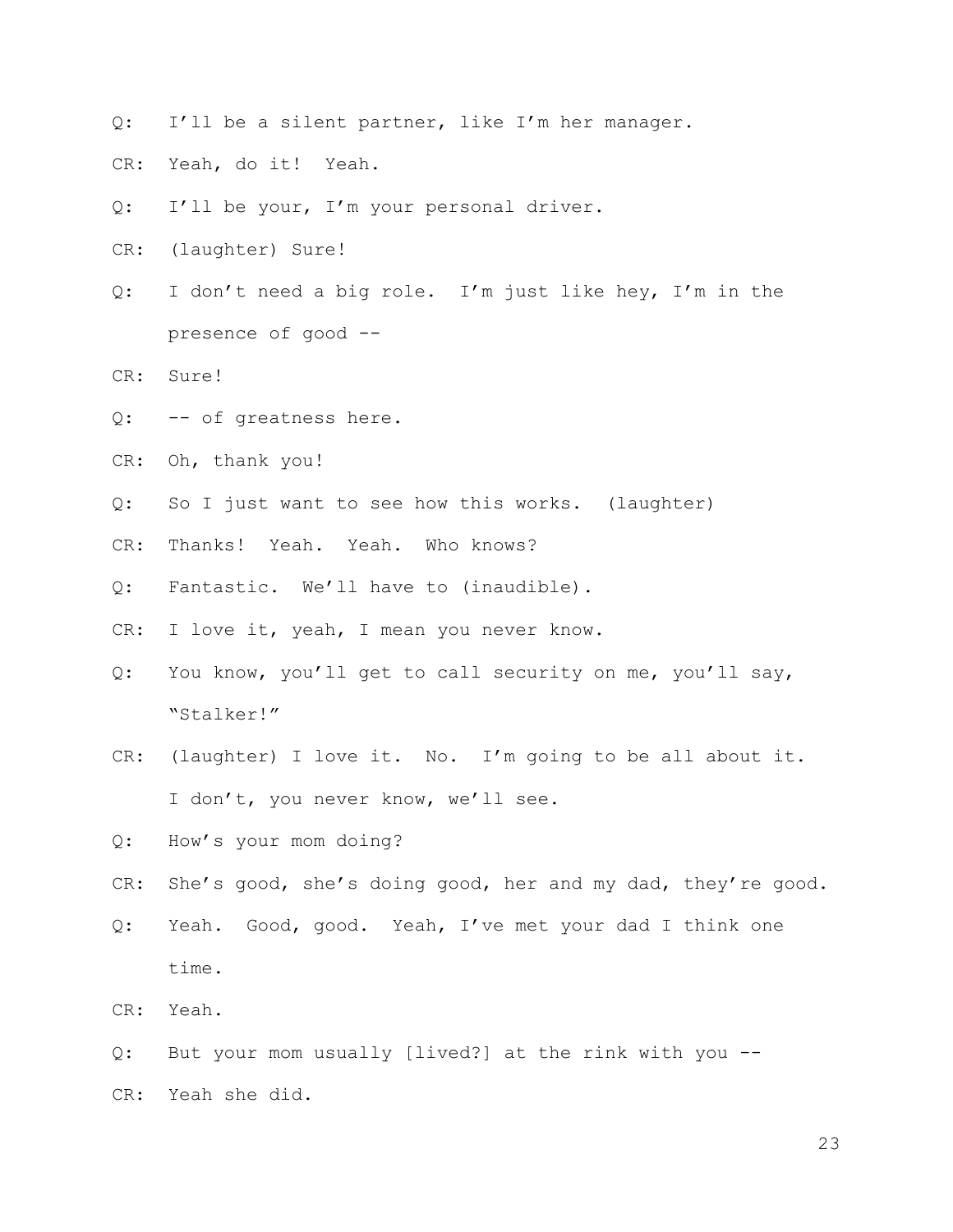Q: -- that's where I talked to her most. So, and it was really good talking to her, especially when my daughter was just getting into skating, and she was just telling me about the pitfalls --

CR: Yeah.

Q: -- of learning to skate, and the environment with the competition, with not just the skaters, but the parents of the skaters --

CR: Yup.

Q: -- who can be at times, very brutal.

CR: Mm-hmm.

Q: And I think my daughter saw some of that, and learned from it, you know, it's like that something you can't really coach her through. She has to live through it --

CR: Right.

- Q: -- and figure it out. And she had the same things, like you know, issues happen on the ice --
- CR: Right, you've got to find your way.
- Q: -- whether it's microaggressions, whatever it is. Did you ever like, call any of that out or anything like that? Or you just kind of like, took it as strength building?
- CR: I'm not the type of person, I'm not a confrontational person. I'm the type of person where I'm like, my work shows, you know? My work speaks for itself. I'm the type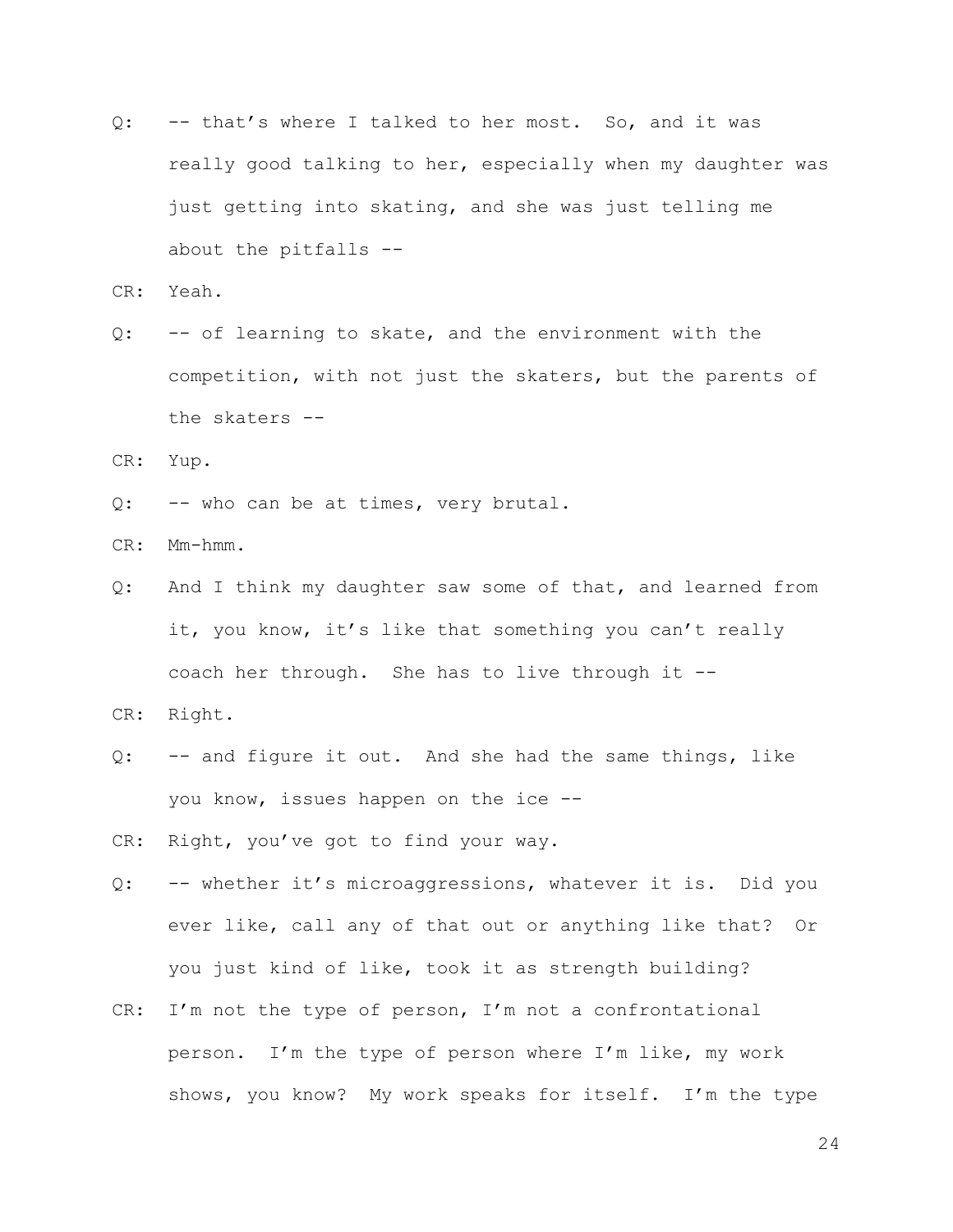of person, I'm one of those kill them with kindness type people, because I'm like, I know you have this issue, and you're the only reason -- like you have this issue because you just want to have this issue, and there's no reason to have this issue, but I want to keep being nice to you anyway so you continue to have this issue. (laughter) So, I have come across some of that in my field, and where it's just people, and they're just like, there's haters. Or there's people that just, you know, there's jealousy, there's envy. But it's like, I'm going to just continue to do what I do. And you can be mad, or you can come on my side and be happy with me. (laughter) So, I don't know, I just kind of take it as -- I guess you could say take it as strength building and just yeah, there's going to be people like that, and they're going to be funky, but you don't have to sit there and dwell in it. You can continue to go do what you're doing. Because they're going to be like that regardless. (laughter)

Q: Yeah.

CR: So,  $I - -$  yeah, I've come in contact with a lot of it, as you say, over the years. But it never really bothered me, because I was always just so in tune with what I was doing. And I'll have people that were like that back then, and they're like, trying to be friendly now, and they're like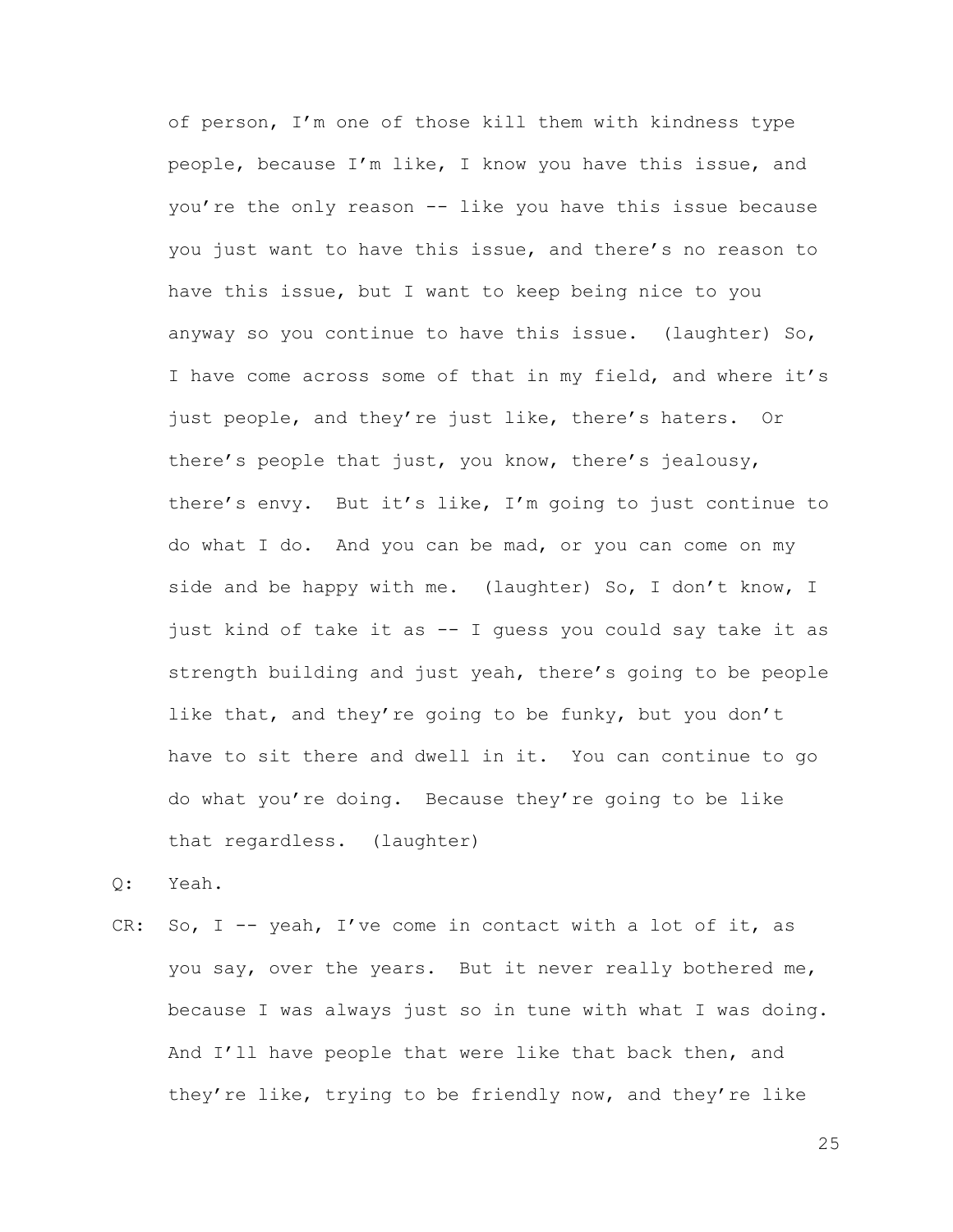yeah, you know, I used to think you were like this, you know, I really used to feel this way towards you, but you're actually really cool, and I'm like, I've been cool, you're the one who's been missing out! (laughter) And it doesn't really, it doesn't really bother me. But I deal with my students. I do see that with them. Like I teach a, I don't know if you've been to Crown lately, but -- Q: Not lately.

CR: -- it has become very diverse. There are so many different races of kids skating now, which is different from when I grew up, because it was like, it was a few, I think there was like three of us. But now it's a lot. And I teach a lot of the little black girls at the rink, and you know, they'll come up to me and they're like, you know, such and such is treating me this way, or I feel like this person feels like they're better, or you know, I'm not progressing as fast as this kid. And I'm like, you are you, are you happy with what you're doing? Do you like you? Then go with people that like you. Because you're happy the way you are. Don't go by those that don't like, like you, or have whatever issue. Go with the ones that like you, that want to be your friend. Go with the ones that are celebrating you instead of bringing you down. And you know, it happens. But I think when you have those people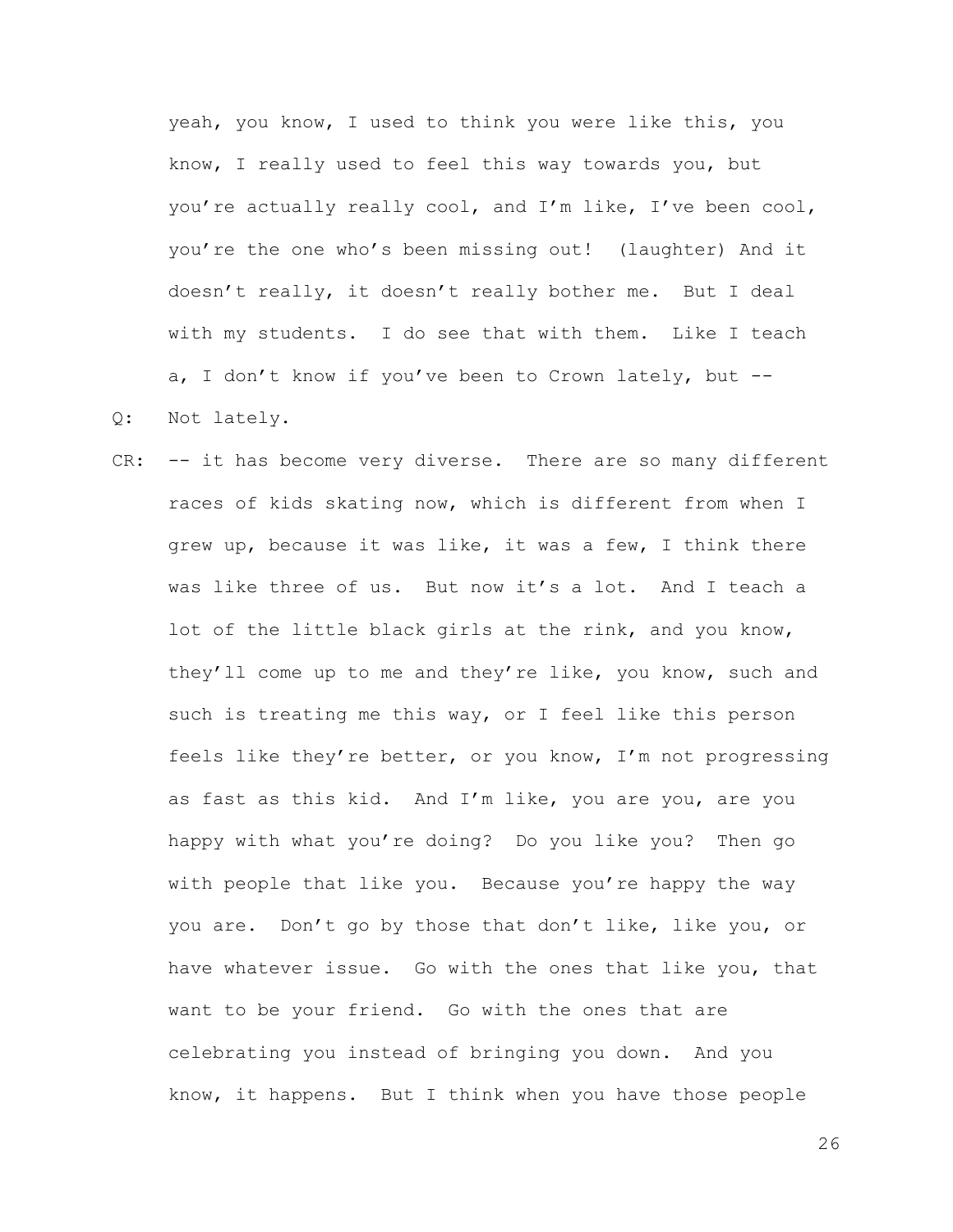around you that like me, that went through it, and that are able, that went through it and came out the other side well, you know, that's what you need. And I think that helps people. So like with my mom, when she was like, I did it, I seen it, and this is how I handled it, you know? That's always helpful to have those people in your life.

- Q: Right, right. I'm so proud of you --
- CR: Thank you!
- Q: -- and [all the things?] you've done. I love your energy. We need more of that, I'm glad you're teaching that to a younger generation of budding skaters, and well, you've become a role model. [You know?]? (laughter)
- CR: Yeah. I try! I try.
- Q: And I think you're doing exactly what, you know, we as a community try and do. You know, we raise you --
- CR: Yeah.
- Q: -- and then you have to give back. And --
- CR: And (overlapping dialogue; inaudible).
- Q: -- you really [exempliment?], you know, you're showing that. And you know, (inaudible). Yeah. (laughter)
- CR: Oh! Well thank you! I mean you guys, you know, saw that in my little old self, and you know, and [you're amped?], of course, like this is, like I said, this is home. And I feel like growing, me growing up, like we were talking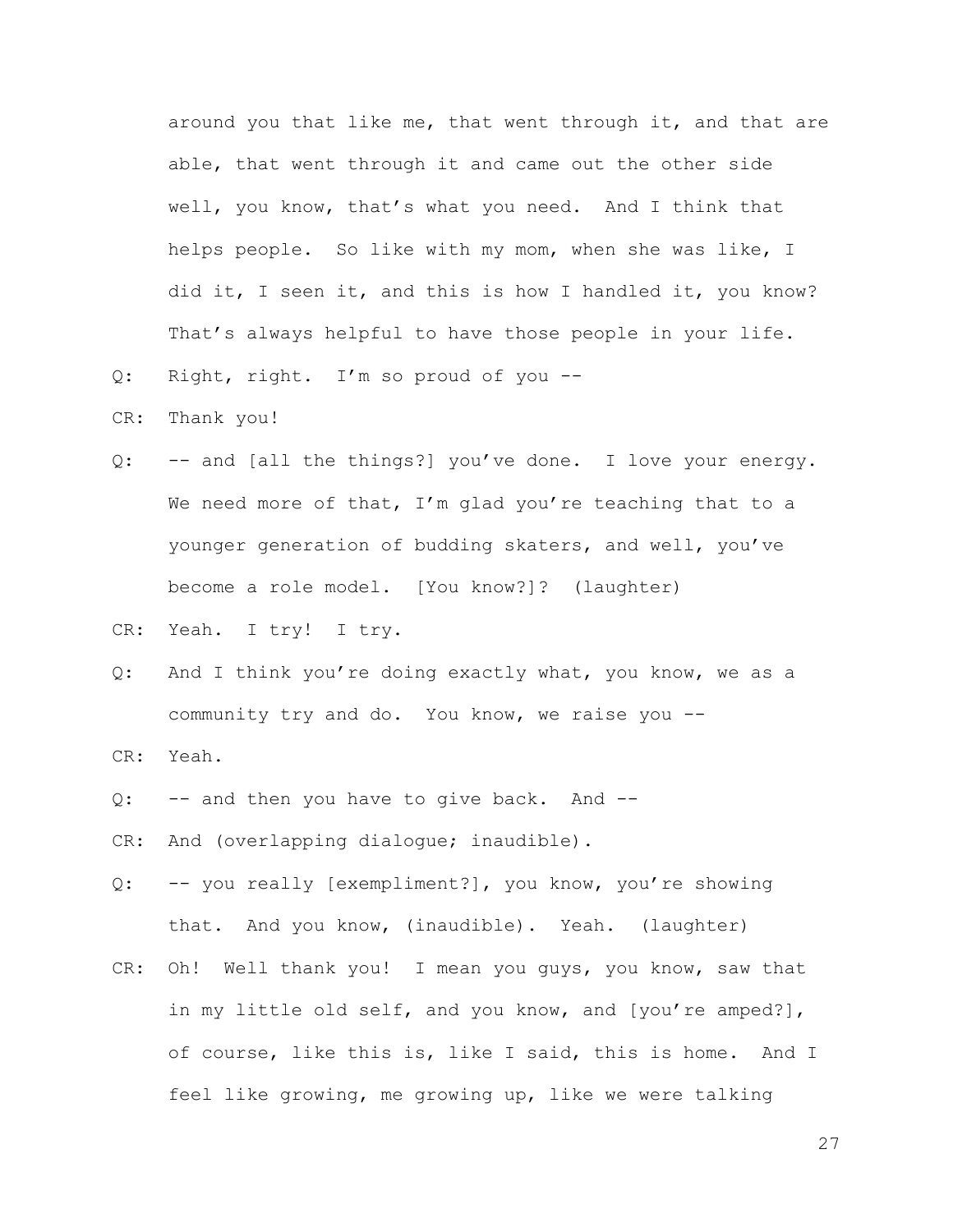about before, [25:00] there was a lot of that, where people were very catty, and people were very like, judge-y, and people, you know, want to bring you down. And I want to bring that to my rink where I'm like, there is no more of this. Everybody's friends, everybody loves each other. We are a team. We all skate here, we are Robert Crown Skating School, we are a team. Everybody works together, everybody get along. And like, and you see it sometimes with you know, like the coaches or people like mm, and I'm like, no, I'm friends with all of you guys in here, all y'all are going to talk to me. All these kids, everybody talk to each other, we are all friends. And I feel like that's my little version of giving back, because that's what I wanted when I grew up. I wanted it to be an everyone included. So I'm going to be like, I'm going to make that atmosphere. I mean it starts with one person. One person does it, then everybody catches on. Because you know, people will gravitate towards happiness --

Q: Right.

- CR: -- and positivity. So I think that that's my little two cents on what I try to do in my world. (laughter)
- Q: Well you're doing it.

CR: Thank you.